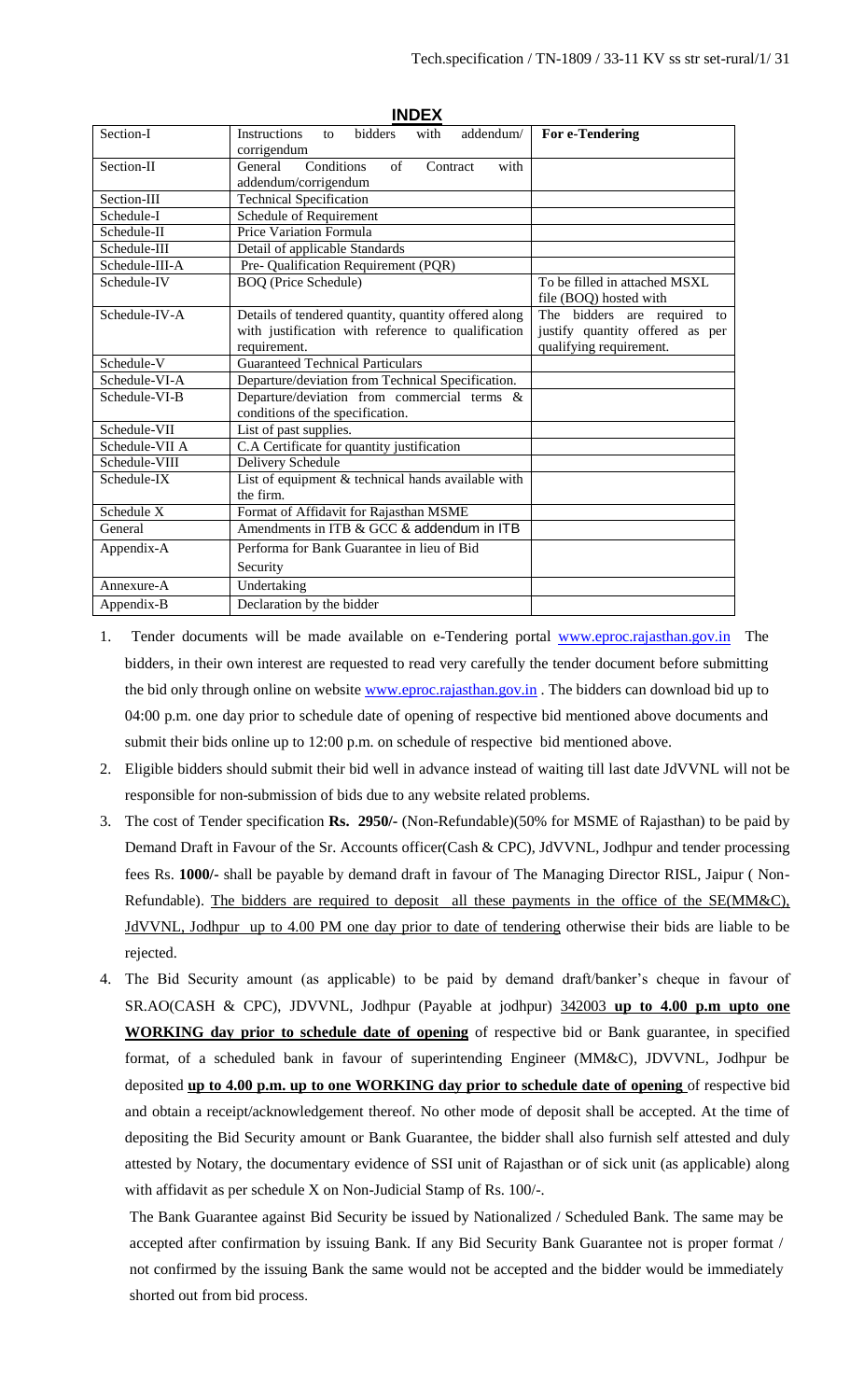#### **JODHPUR VIDYUT VITARAN NIGAM LIMITED OFFICE OF THE SUPERINTENDING ENGINEER (MM&C) NEW POWER HOUSE, INDUSTRIAL AREA, JODHPUR –342 003 Corporate Identity Number (CIN)-U40109RJ2000SGC016483 GST No. 08AAACJ8578R1ZJ**

**TELEPHONE: 0291-2651376 FAX: 0291-2746539**

Mail Address: [semmcjdvvnl@gmail.com](mailto:semmcjdvvnl@gmail.com)

#### **TENDER SPECIFICATION NO. JdVVNL/SE(MM&C)/EIIIAIII/TN-1809**

Tenders are hereby invited in e-procurement system for purchase of **33/11 KV Sub-Station Structure (Rural)** under TN-1809.

Tenders are to be submitted online in electronic format on website **[http:eproc.rajasthan.gov.in](http://www.eproc.rajasthan.gov.in/nicgep/app)**. The details are as under-

| <b>S. No.</b> | <b>Name of Item</b>                        | Quantity                 | <b>Estimated Unit</b><br>F.O.R.<br><b>Destination Price in</b><br>Rs. |
|---------------|--------------------------------------------|--------------------------|-----------------------------------------------------------------------|
|               | 33/11 KV SUB-STATION STRUCTURE SET (Rural) | 65 sets<br>$/265.647$ MT | Rs. 46138.00/MT                                                       |

| A           | NIT No.                            | <b>TN-1809</b>                                        |
|-------------|------------------------------------|-------------------------------------------------------|
| B           | Cost of Specification              | Rs. 2,950.00 (Two Thousand Nine Hundred & Fifty only) |
|             |                                    | (50% for MSME of Rajasthan)                           |
| $\mathbf C$ | Processing of RISL                 | Rs. 1,000.00 (One Thousand only)                      |
| D           | Bid security to be deposited for   | <b>General Bidder: Rs 2,45,129.00</b>                 |
|             | 33/11 KV S/S Structure set (Rural) | Sick Unit: Rs 1,22,565.00                             |
|             |                                    | SSI unit of Rajasthan: Rs. 61,283.00*                 |
| E           | Validity                           | 120 days from the next date of opening of techno-     |
|             |                                    | commercial bid.                                       |
| F           | Base date for price variation      | The base date of price variation shall be 01.04.2022  |
|             |                                    | (irrespective of date of opening of tender)           |

**\*In case SSI unit of Rajasthan quotes the less than the tendered quantity , then they are required to furnish Bid security @ 0.5% of the value of the quantity offered by them, failing which bid shall be considered non-responsive.**

 The micro , small & Medium Scale Industries of Rajasthan and sick Industries , other than Small Scale Industries , whose cases are pending before the Board of Industrial and Financial Reconstruction (BIFR) shall furnish self attested documentary evidence duly attested by notary to claim the above.

#### **IMPORTANT DATES**

| S.N.           | <b>Events</b>                                                                                           | Date & Time                                               | <b>Location</b>                                                                                     |
|----------------|---------------------------------------------------------------------------------------------------------|-----------------------------------------------------------|-----------------------------------------------------------------------------------------------------|
| 1              | Date of downloading of tender<br>specifications                                                         | Up to 11.05.2022<br>$(6:00 \text{ PM})$                   | www.jdvvnl.com &<br>http:eproc.rajasthan.gov.in                                                     |
| 2              | Deposit<br>Tender<br>of<br>cost of<br>Specifications & Bid Security and<br>furnishing of Processing fee | Up to 11.05.2022<br>$(4:00 \text{ PM})$                   | Office of Sr. A.O (Cash & CPC) /<br>SE (MM&C), JdVVNL, New Power<br>House, Industrial Area, Jodhpur |
| 3              | Last Date & time of submission of<br>electronic bid                                                     | Up to 12.05.2022<br>$(12:00 \text{ PM})$                  | http:eproc.rajasthan.gov.in                                                                         |
| $\overline{4}$ | Opening of Technical Bid                                                                                | 12.05.2022<br>$(3:00 \text{ PM})$                         | http:eproc.rajasthan.gov.in                                                                         |
| 5.             | Opening of Price Bid                                                                                    | To be intimated<br>separately to the<br>qualified bidders | http:eproc.rajasthan.gov.in                                                                         |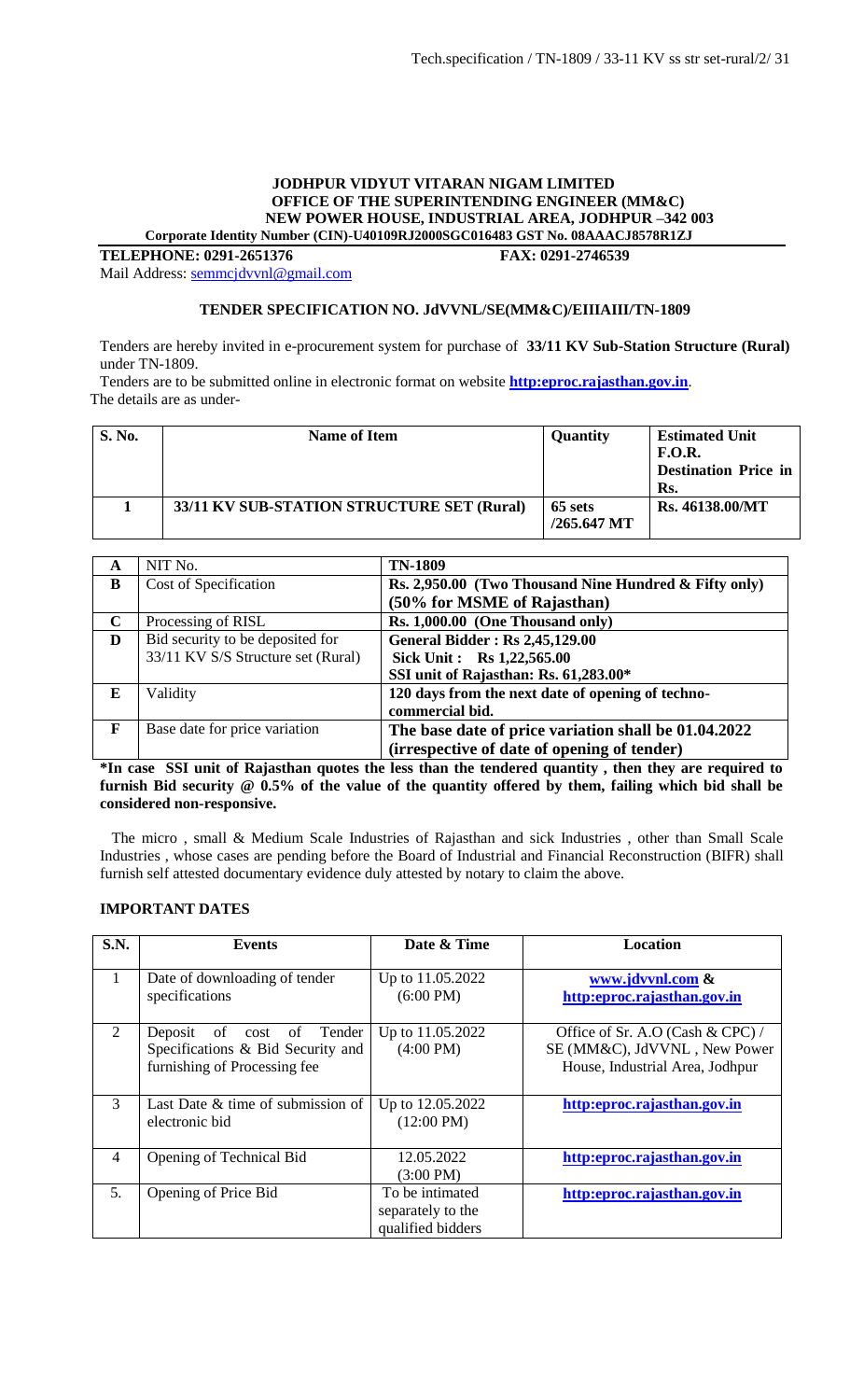# **SECTION-III**

#### **TECHNICAL SPECIFICATION FOR SUPPLY OF 33/11 KV SUB-STATION STRUCTURE SET (RURAL) UNDER TN-1809.**

# **1. SCOPE**

This specification covers fabrication, testing & delivery of fabricated steel items as a complete package, complete in all respect as per GTP/Drawings (to be provided by the purchaser to the successful bidder). The steel sections generally used, tentative unit weight & BOM of fabricated item is enclosed at Schedule-I. The final bill of material for the purpose of payment shall be prepared and submitted by the supplier after approval of model assembly by the purchaser.

# **2. CLIMATIC CONDITIONS**

| I. Peak ambient temperature                        | 50 Degree C |
|----------------------------------------------------|-------------|
| II. Maximum average ambient temperature            | 40 Degree C |
| III. Maximum temperature attainable                | 60 Degree C |
| IV. Maximum relative humidity                      | 100 %       |
| V. Minimum relative humidity                       | 50 %        |
| VI. Average number of thunder storm days per annum | 40          |
| VII. Average number of rainy days per annum        | 100         |
| VIII. Average annual rainfall                      | 10-100 cm   |
| IX. Maximum wind pressure                          | 100 Kg/sq.m |
| X. Altitudes not exceeding                         | 1000 mtrs.  |

## **3. REQUIREMENT**

The approximate quantities required of finished fabricated steel items are indicated in the Schedule-I (schedule of requirement along with approximate weight).

The quantities mentioned in the schedule of requirement (Schedule-I) are provisional. However, the net quantity shall be determined later-on at the time of finalization of the tender. The purchaser reserves the right to increase or decrease the tendered quantity/ weight of structure. The purchaser also reserves the right to split the quantity and to entrust the order for the supply on one or more Suppliers. The bidder shall agree to supply part quantity ordered on him at the rates/ prices mentioned in the tender or accepted by the purchaser.

# **4. DELIVERY**

The maximum commencement period allowed shall be 30 days from the date of receipt of purchase order and entire ordered quantity shall be completed in **8 (Eight)** months thereafter at **equal monthly rate**. The bidder is required to quote monthly delivery**.** In case ordered quantity is different than quoted quantity, delivery shall be adjusted proportionately**. Tender in which monthly delivery is not indicated likely to be ignored.**

## **5. STANDARDS :**

All materials and equipments shall comply in all respect with the requirements of the latest edition of the relevant Indian Standard Specification(s) except as modified in this specification. Where the relevant ISS is not available, the material / equipment should comply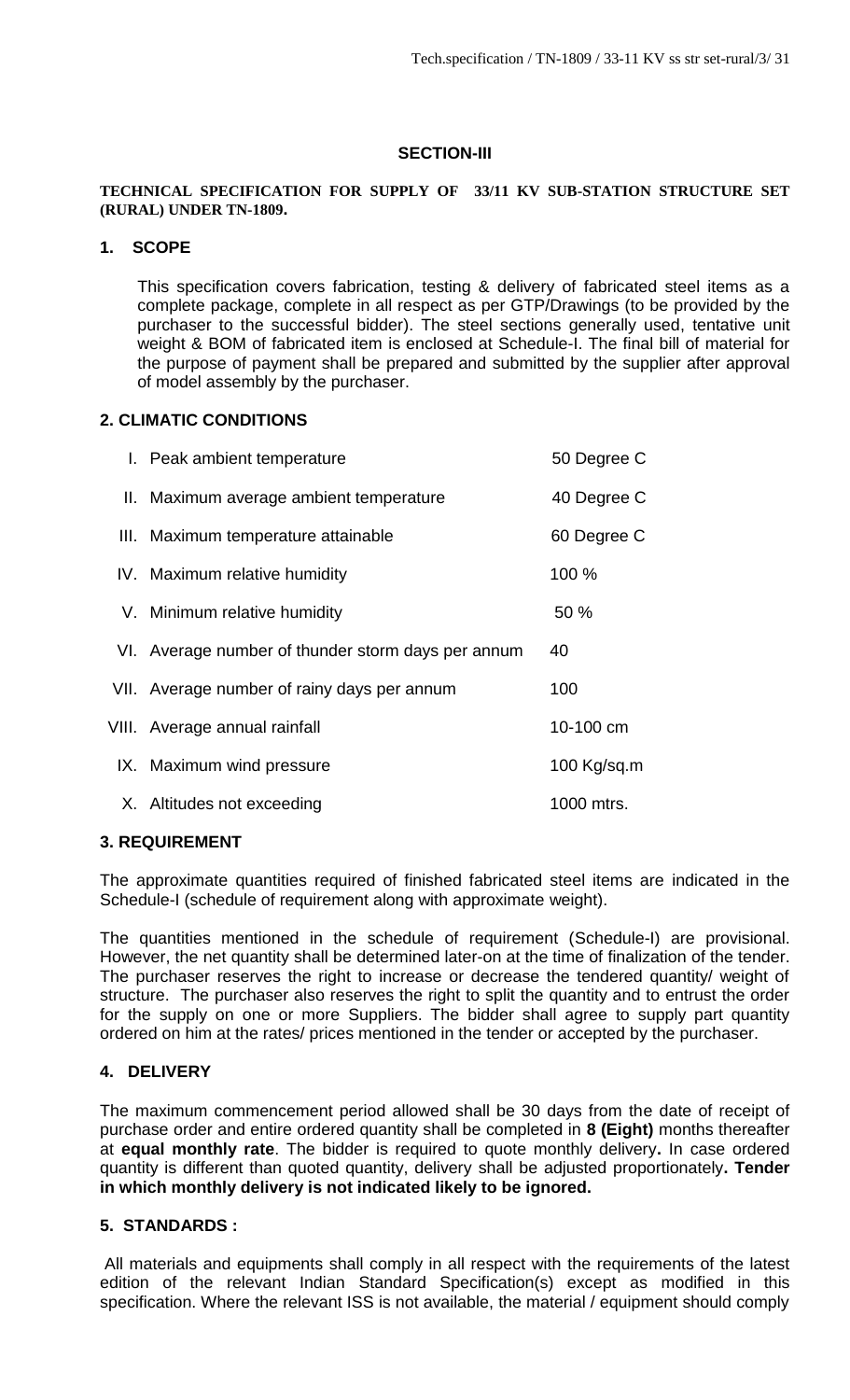the latest BSS. All the items should be made / fabricated/tested from steel sections conforming to IS:2062 (latest amended).

# **6. FINANCIAL RESOURCES AND EXPERIENCE**

The bidder shall furnish the details regarding his previous experience in performing same or similar comparable work, the technical strength and manufacturing facilities available and also financial capability along with the tender. The bidder is also required to furnish the following information.

- a. Standing of the firm as manufacturer/Supplier
- b. Approximate qty, fabricated so far at his works on monthly basis.
- c. Testing facilities available at his works.

# **7. MATERIAL:**

The Supplier shall make his own arrangement for the procurement of steel sections before commencement of work. The purchaser shall be at liberty to have samples of steel used, tested / checked in any laboratory at his own cost and reject the supply, if it is found below the required standard.

All the material required for fabrication shall be stocked in adequate quantity by the Supplier to ensure the progress of the work is not jeopardized. **No relaxation in the delivery time shall be allowed on the pretext of non- availability or short supply of raw materials.**

# **8. WORKMANSHIP:**

The fabrication shall be done in such a way that there is a good finish of the fabricated structures. The steel structure shall be fabricated accurately adhering to dimensions as per the approved drawings. All the steel sections shall be carefully leveled/ straightened and made true to method which shall not injure the material so that when assembled the adjacent surface are in close contract through out. No rough edges shall be permitted anywhere throughout the work. Holes must be perfectly circular. The tolerance(s) as per drawing/ clause hereunder is permissible. All burrs left by drills or punches shall be removed completely. No bolts holes shall be more than **1.5 mm** bigger than the corresponding bolt diameter.

# **9. DRAWING & MODEL ASSEMBLY :**

3 sets of drawing shall be furnished by the successful bidder based on JdVVNL drawing for according approval of the purchaser before commencement as per clause No.1.12.1 of GCC(Section-II).

The Supplier shall offer one set of model assembly (proto type) for the respective structure as per the drawings provided to him for checking/ approval of the purchaser before commencement of supplies. The firm who have already supplied same item under previous TNs as per same drawing/design and specification **in any DISCOM (Jaipur, Ajmer & Jodhpur) during last three years from the date of opening of Techno- Commercial Bid** shall be exempted from approval of model assembly.

In case any deviation is detected, during the process of preparing the model assembly, the Supplier shall intimate the purchaser or his authorized representative at the time of inspection of model assembly. The final bill of material shall be as per approved bill of material.

The Supplier shall take-up the mass fabrication of the structure(s) only after the purchaser has approved the model assembly along with bill of material.

No extra time shall be allowed in commencement period in getting the prototype approval.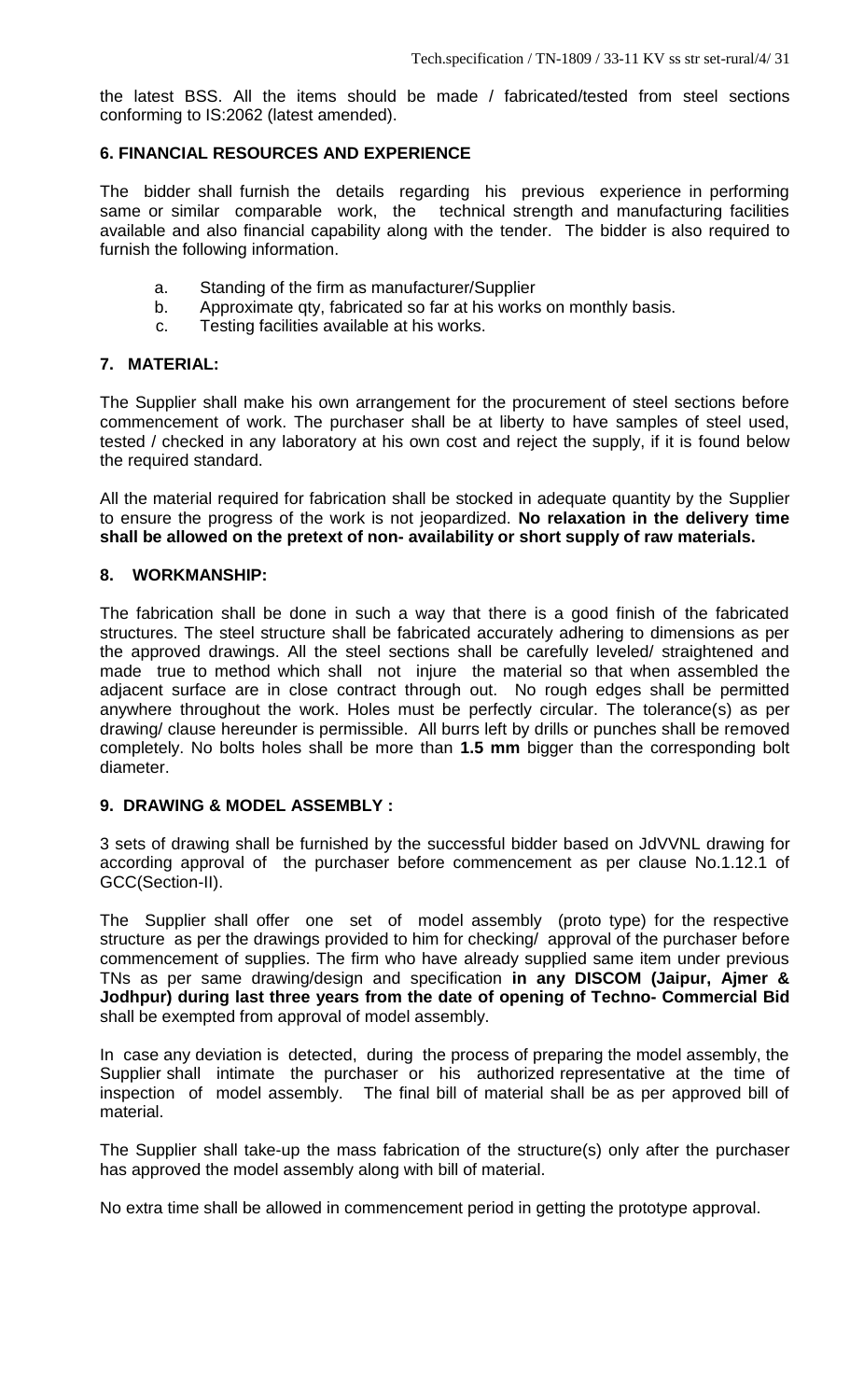# **10. MARKING**

Each individual structure / section shall carry a code number conforming to component number given to it in the drawing / Bill of material. The code number of approved size shall be stamped with a metal dye of 16 mm size on the member and shall be legible. The name of manufacturers in suitable code and the word "**JUD**" & "**TN No**" shall also be stamped / punched on each individual section with metal dye of not less than 16 mm size.

If the above marking is not found on the material received in the stores, the receipted challan shall not be given by the concerned stores. The challan shall only be issued after verification of material by the Store officer.

# **11. INSPECTION, TESTING & CHECKING:**

The finished product before acceptance shall be subject to inspection in respect of workmanship, checking of dimension/weight & testing as per requirement of relevant IS:2062 (latest amended), approved drawings and bill of material, at the suppliers works if not supported by test certificates of main producers viz. SAIL/TISCO/RINL. The certificate for type test (chemical composition & mechanical properties test) issued by prime producer(s) shall be furnished along with the inspection call to the SE(MM&C), otherwise testing shall be arranged at independent Lab on the cost of supplier. The certificate and relevant invoices shall be in the name of the firm on whom the order is placed by the Nigam. **In case bidder use the steel sections manufactured by prime producers then the inspecting officer shall verify and record in the inspection report regarding stamping and mark of prime producers**. The certificate(s) in the name of other parties/ sources shall not be accepted and in such cases the tests for chemical and mechanical properties shall have to be arranged in the presence of inspecting officer(s) at NABL/Govt. recognized lab/ **any independent lab / test house having the testing equipments (used in the testing),calibrated by NABL/NPL Accredited calibration laboratories or equivalent.**

The supplier shall present the latest Calibration Certificate(s) of testing instruments/ equipments to be used for the testing of the material covered in the purchase order to the authorized inspecting officer/inspecting agency of the purchaser. The testing instruments/ meters/ apparatus etc. should be got calibrated by the supplier from time to time from independent test laboratory/ house having valid accreditation from National/ Accreditation Board for testing and calibrating laboratories for testing equipments/ original manufacturer having trace ability to NABL/NPL or equivalent.

The calibration certificate(s) should not in any case be older than one year at the time of presenting the same to the inspecting officer/inspecting agency of the purchaser. The testing instruments/equipments should be duly sealed by the Calibrating agency and be indicated in the calibration certificate(s).

The following facilities are to be provided by the supplier at his own cost to the inspecting officer of JdVVNL.

- (a) Suitable accommodation.
- (b) Local conveyance between arrival point, place of stay, works and departure point.
- (c) The supplier shall assist in arranging return ticket and reservation on the request of the inspecting officer for which the payment shall be made by the inspecting officer. In case of joint inspection, single or shared double room accommodation shall be provided.

# **12. TESTS**

.

Test before dispatch:- The various steel section/structure before dispatch shall be subject to following test as per IS:2062( latest amendment) at the manufacturer's works Routine test/acceptance test

- (i) Dimensional checking and visual inspection
- (ii) Weight checking
- (iii) Chemical composition test
- (iv)Mechanical property test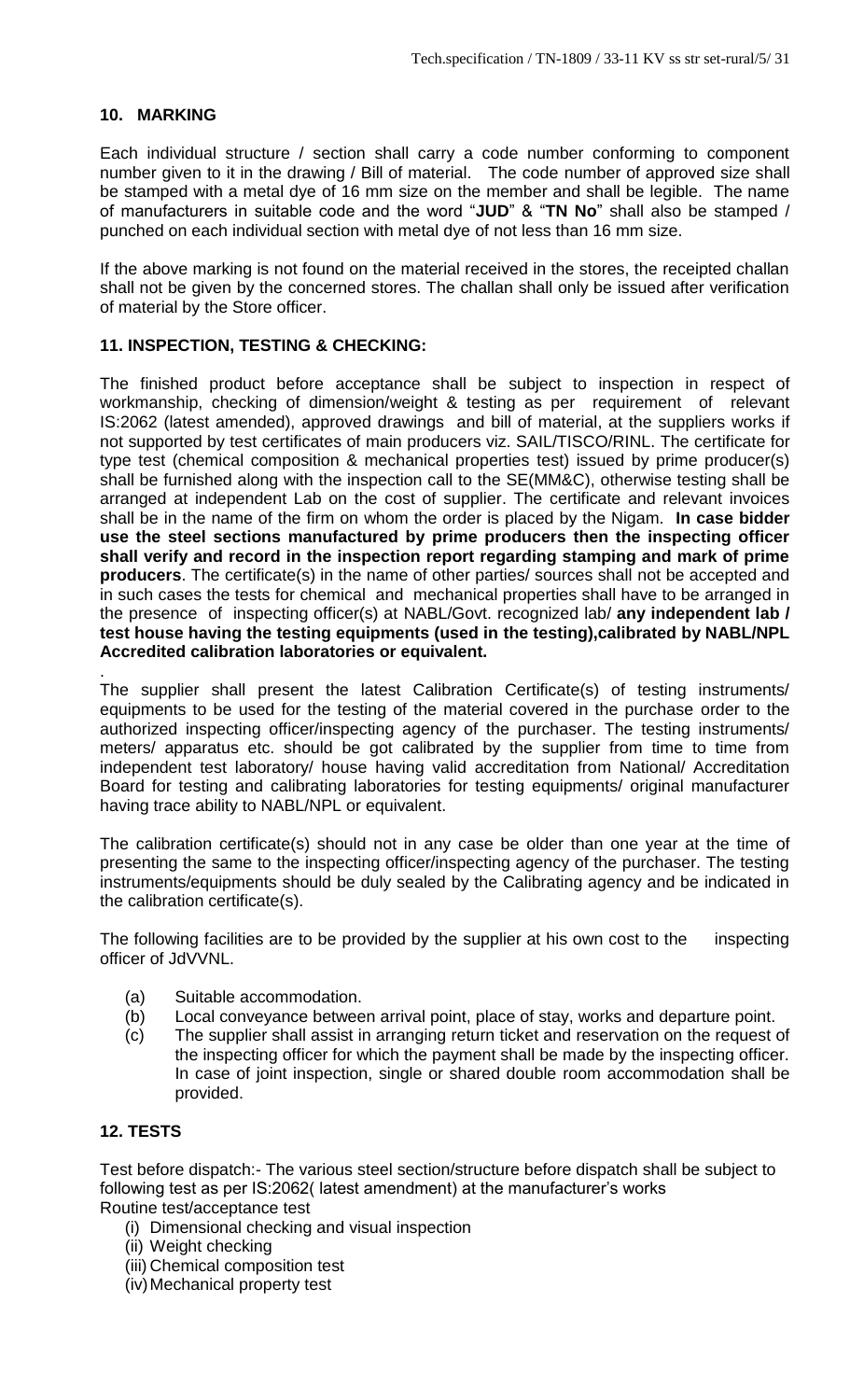# **13. SAMPLING:**

The inspection shall be carried out on each lot separately. The following number of pieces selected at random shall be subject to inspection/ testing and checking.

| a) | Workmanship and dimension checking: 3 % samples from finished item. |                                    |
|----|---------------------------------------------------------------------|------------------------------------|
|    | <b>Chemical test</b>                                                | : One sample of each steel section |
|    |                                                                     | from the entire lot of material    |
|    |                                                                     | offered for inspection.            |
|    | c) Tensile test                                                     | : One sample of each steel section |
|    |                                                                     | from every 50 MT or Part thereof.  |
|    | <b>Bend test</b>                                                    | : One sample of each steel section |
|    |                                                                     | from every 50 MT or Part thereof.  |

# **14. TOLERANCE IN DIMENSIONS:**

The tolerance(s) shall be permissible as per IS: 1852 (latest amended). Further the following tolerance(s) on fabricated items will also be allowed.

| i) Tolerance in over all length                          | ± 3mm            |
|----------------------------------------------------------|------------------|
| ii) Tolerance in edge dimensions (centre of hole to end) | ±2mm             |
| iii) Tolerance in hole centre                            | ±2mm             |
| iv) Circular holes                                       | No tolerance     |
| v) Weight Tolerance                                      | $+2\%$ to (-) 4% |
|                                                          |                  |

# **15. GUARANTEED TECHNICAL PARTICULARS:**

The bidder shall furnish the guaranteed technical particulars of the material as required in the schedule-V by mentioning specific figures therein. Any item of the GTP left unfilled or simply written as per ISS etc. shall be considered as incomplete GTP and such tender is liable to be rejected.

# **16. PACKING AND FORWARDING**

The finished items complete in all respect dully inspected and cleared for dispatch, shall have to be delivered in Nigam's stores located anywhere in Jodhpur Discom by Road. Unloading of material at store(s) is Suppliers responsibility.

# **17. CRITERIA FOR ACCEPTANCE**

The inspected material should be strictly in accordance to the GTP of the specification otherwise the material shall be treated as rejected and shall not be accepted.

## **18. PRICES AND PRICE VARIATION**

The prices shall be quoted in Rs. per MT. The bidder shall quote the prices in **Schedule-IV** strictly in the manner prescribed in Clause No. 1.09 of section-I (Instructions to bidders) and Clause No.1.33 of section-II (G.C.C).

The quoted price shall be variable as per Price Variation formula given in this specification at Schedule-II without any ceiling. **The base date of price variation shall be 01.04.2022 (irrespective of date of opening of tender), and shall be governed as per clause No.1.10. of Instructions to bidders**.

## **19. WEIGHT**

The weight of structure shall mean the weight of structures calculated by using standard sectional weights of all steel structural members of the sizes indicated in the fabrication drawings and/or subsequently revised drawings and bill of material without taking into consideration the reduction in weight due to drilling of bolt-holes, skew cuts, chamfering etc. or the increase in weight due to galvanization.

The material shall be acceptable if found within permissible tolerance limit i.e. +2% and (-) 4%.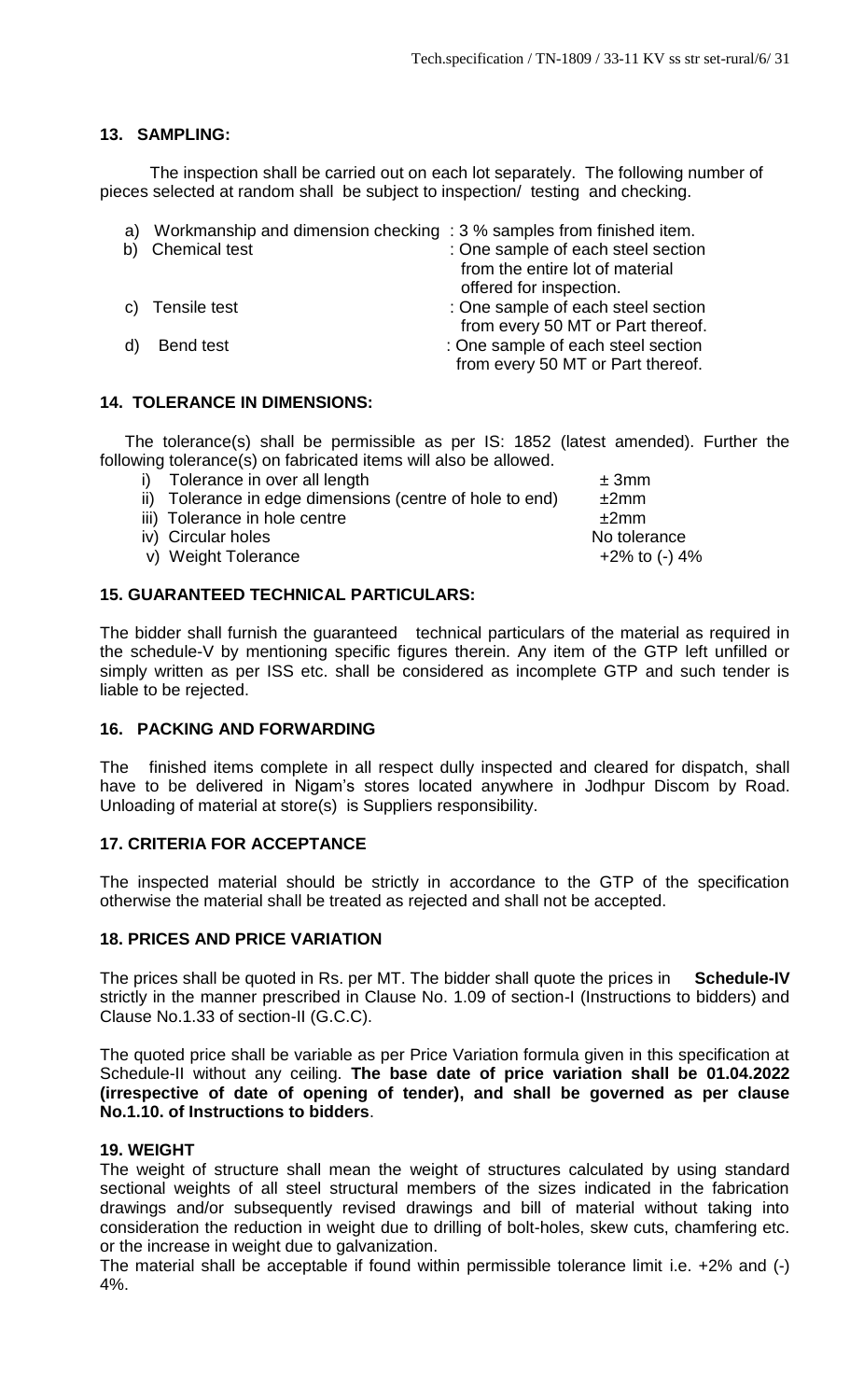# **20. PAYMENT**

Payment for the supplied material shall be made as per the actual weight or weight as per BOM whichever is less. No payment shall be made for excess weight, but in case the weight is observed within permissible negative tolerance, the payment shall be made on actual weight basis, verified by consignee(s) in the store, accordingly.

Payment shall be governed in accordance with the clause No.1.42 of GCC.

# **21. QUANTITY TOLERANCE**

A quantity tolerance of ±2% (plus minus two percent) shall be allowed on ordered quantity for completion of supply.

# **22. DELAY IN DELIVERY & DELAY IN DESPATCH**

i) The delay in delivery shall invoke provisions of clause No. 1.23 & 1.24 of the GENERAL CONDITIONS OF CONTRACT (Sec.II) "

# **23. PRICE FALL CLAUSE:**

If lower rates are received /finalized in subsequent tender for this item then price fall clause shall be applicable as per clause 1.60 of GCC.

# **24. DEPARTURE FROM SPECIFICATION**

Technical deviation including GTP and commercial deviation including delivery if any shall be mentioned in schedule-VI-A & Schedule-VI-B "departure from specification" attached with this specification. Mentioning of such deviations elsewhere in the offer will not be considered as deviation. The printed terms and conditions of sales and other if any attached with the offer will not be considered.

Any item not covered under the above technical specification shall be governed as per section-II (GCC).

**25.0** Further, old tax structure wherever appearing in ITB & GCC may be replaced by GST as per notification.

Further, GST registration number of Jodhpur Discom is 08AAACJ8578R1ZJ.

# **26.0 ADDITIONAL ORDER**

 Repeat order for additional quantities upto 50% of original ordered quantities , may be placed by the nigam on the same rates ,terms and conditions given in the contract.

**27.0** Every Micro, Small & Medium enterprises of Rajasthan shall be required to submit an affidavit in schedule-X, along with duly filled bid document.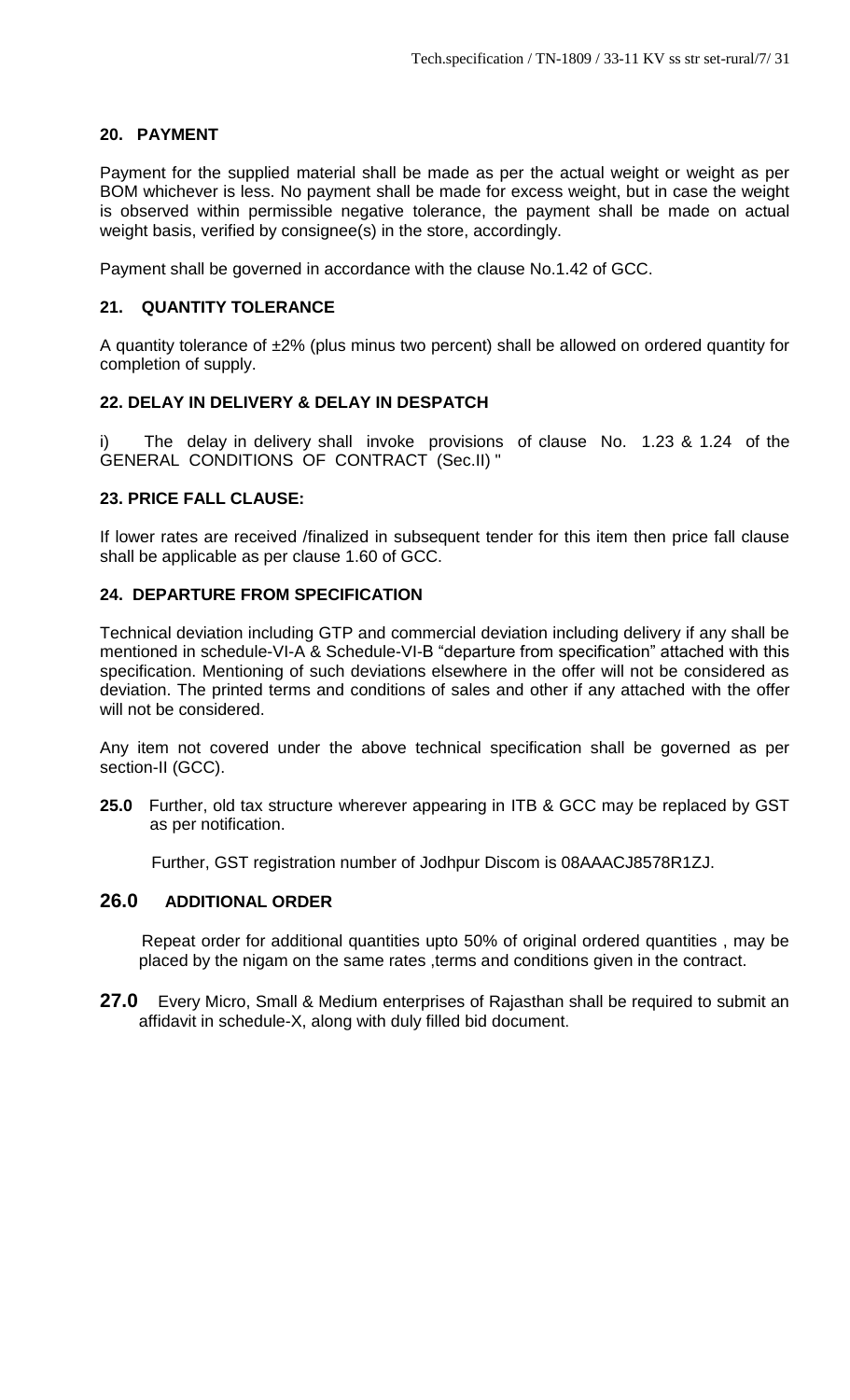# **SCHEDULE - I**

#### **SCHEDULE OF REQUIREMENT FOR 33/11 KV SUB-STATION STRUCTURE SET (Rural) UNDER TN-1809.**

| S.        | Type of structure | Unit wt.  | Provisional  | Total wt. in | sections<br>General |
|-----------|-------------------|-----------|--------------|--------------|---------------------|
| <b>No</b> |                   | MT<br>In. | qty. in sets | MT (approx.) | involved            |
|           |                   | (approx.) |              |              |                     |
|           | 33/11 KV SUB      | 4.086879  | 65 sets      | 265.647      | MS Channel 100x50   |
|           | <b>STATION</b>    |           |              |              | MS Flat 50x6        |
|           | <b>STRUCTURE</b>  |           |              |              | <b>MS Sheet</b>     |
|           | SET (Rural)       |           |              |              |                     |
|           | <b>Total</b>      |           |              | 265.647      |                     |
|           |                   |           |              |              |                     |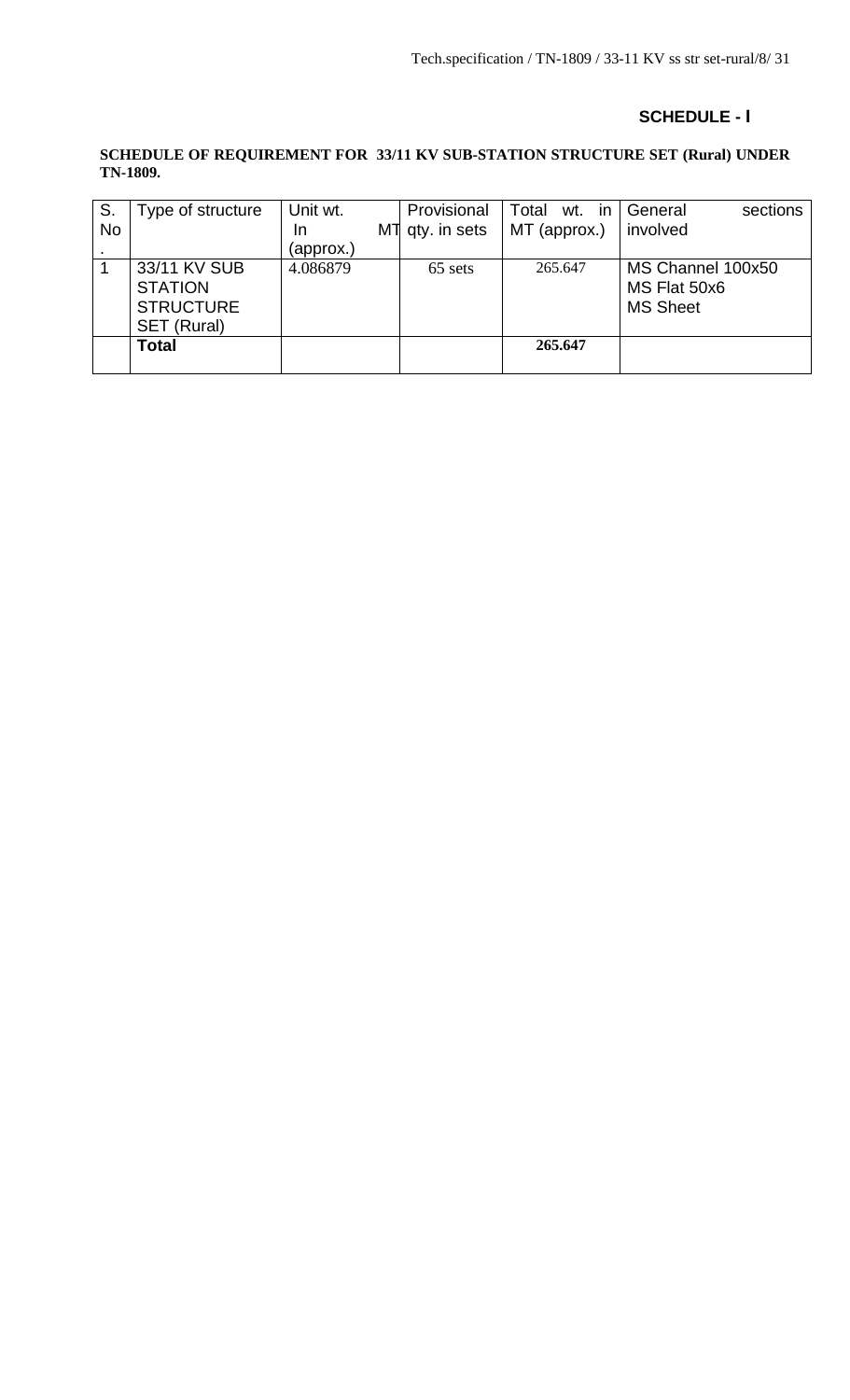# **SCHEDULE-II**

# **PRICE & PRICE VARIATION FORMULA**

The price variation shall be calculated on the basis of formula detailed below:

# **P= P0 {0.11+0.66(SBIR/SBIR0) + 0.23 (W/W0)}**

where :

P= Ex-works Price payable as adjusted in accordance with the above formula in Rs./MT

 $P<sub>0</sub>=$  Ex-works Price quoted/confirmed in Rs./MT

SBIR= Price of Steel Billets-Retail ( as published by IEEMA).

This price is as applicable on the 1<sup>st</sup> working day of the month, Two months prior to the date of delivery.

 $SBIR$ <sub>0</sub>= Price of Steel Billets-Retail (as published by IEEMA).

This price is as applicable on the 1<sup>st</sup> working day of the month, One month prior to the date of tendering.

- W= All India Average consumer price index number for industrial workers, as published by the Labour Bureau, Ministry of Labour, Govt. of India (base: 2001= 100). This index number is as applicable on the first working day of the month, 4 months prior to the date of delivery.
- $\rm{Wo}$  All India Average consumer price index number for industrial workers, as published by the Labour Bureau, Ministry of Labour, Govt. of India (base: 2001= 100). This index number is as applicable on the first working day of the month, 3 months prior to the date of tendering.

**The base date of price variation shall be 01.04.2022 (irrespective of date of opening of tender), and shall be governed as per clause No.1.10. of Instructions to bidders**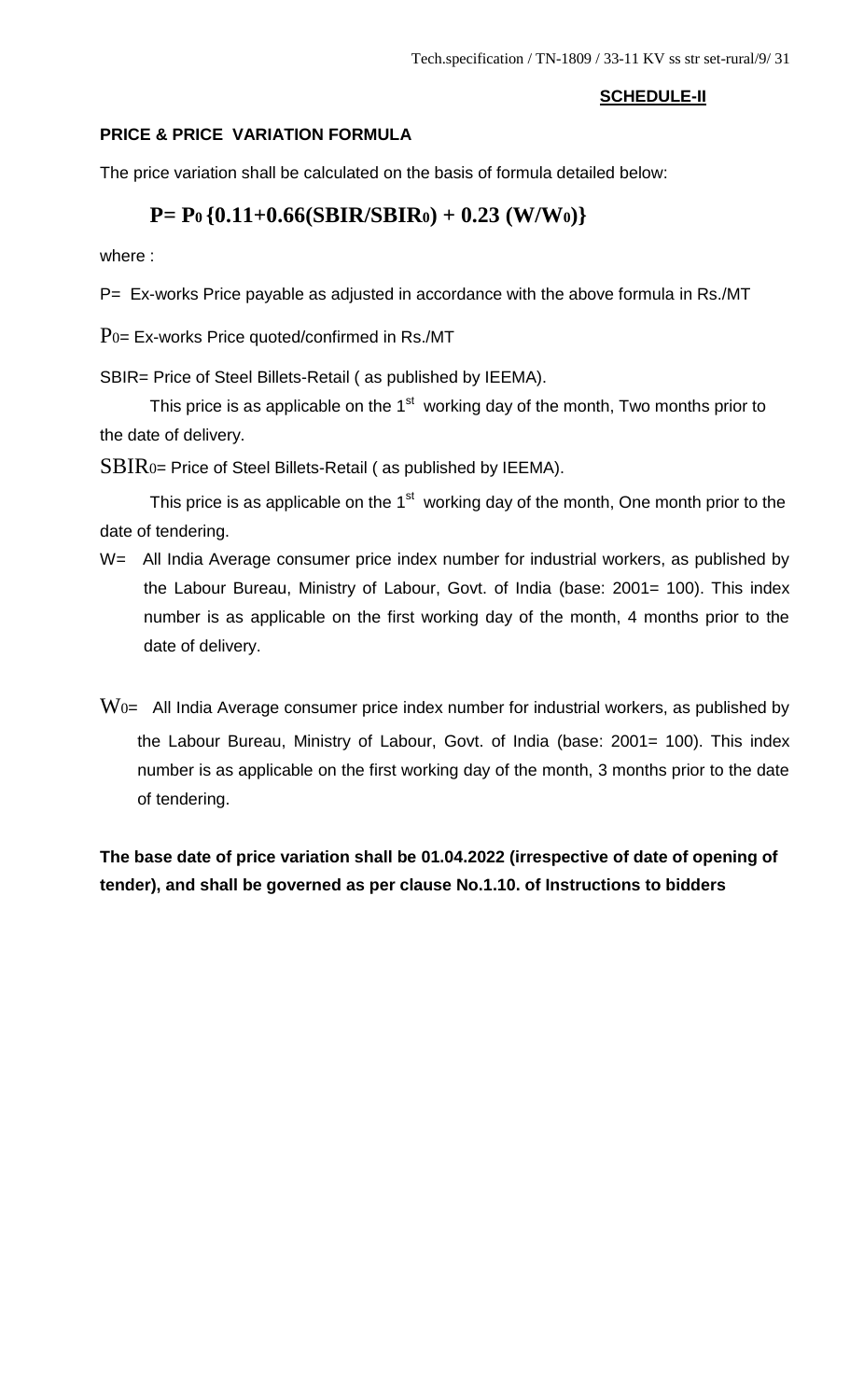## **SCHEDULE-III**

# **DETAILS OF APPLICABLE STANDARDS / SPECIFICATION/ MANUALS :**

The material shall comply with the relevant provisions made in the following Indian Standards Specification (now BIS) with latest amendments.

| IS:2062: (Latest amended) | Raw material & Method of testing       |
|---------------------------|----------------------------------------|
| IS:1852 (Latest amended)  | <b>Rolling &amp; cutting Tolerance</b> |

All materials and sections shall comply in all respect with the requirement of latest addition of relevant Indian Standard Specification except as modified in this Specification. Where the relevant ISS is not available, the material / sections should comply with the latest BSS. The entire item should be made/ fabricated from steel sections conforming to IS: 2062 (latest amended). Rolling and cutting tolerances for hot rolled steel products shall be governed as per IS:1852 (latest amended).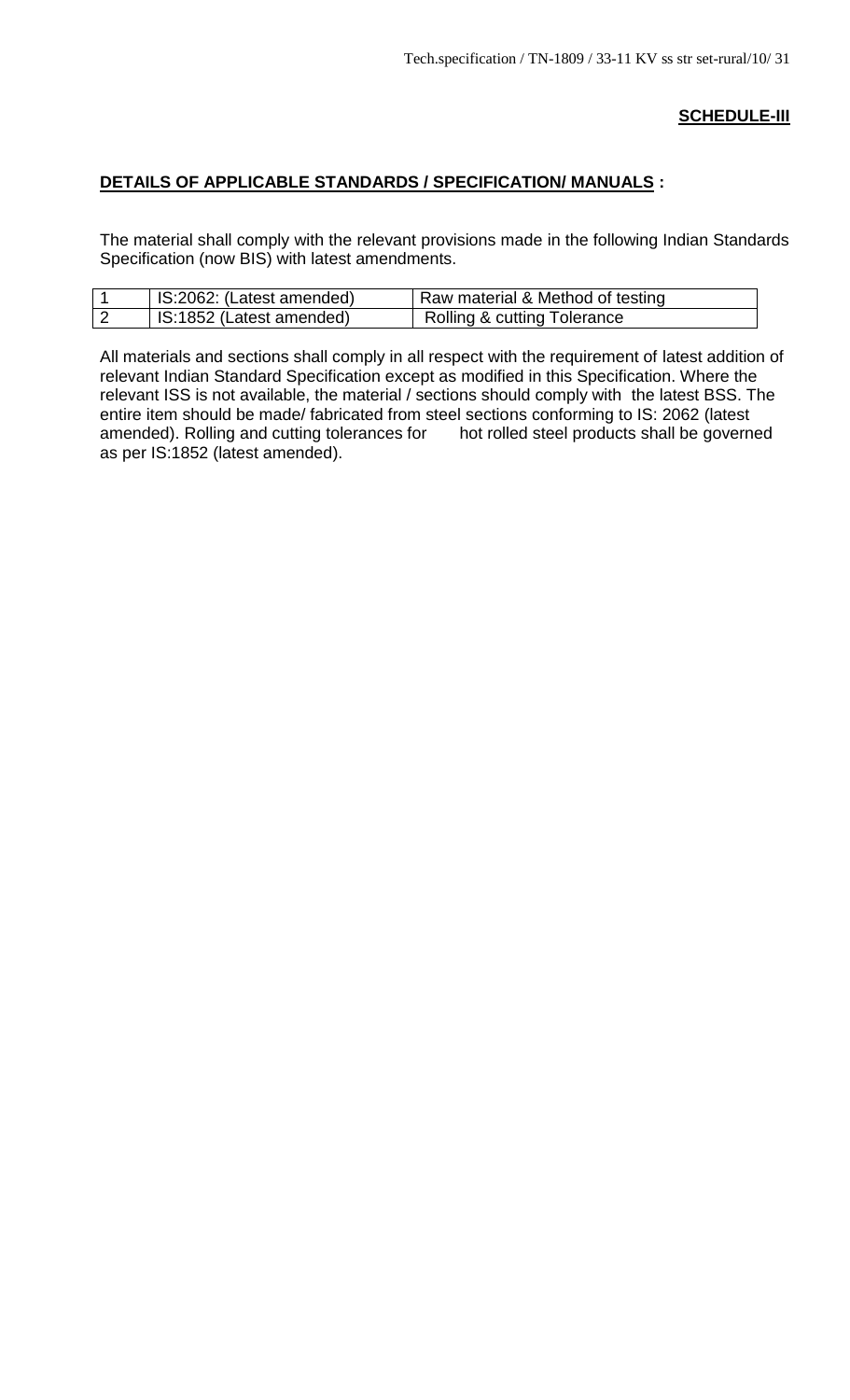SCHEDULE-III-A

# **PRE-QUALIFICATION REQUIREMENT (PQR)**

The bidder should fulfill following qualifying requirements for successful participation in the tender along with relevant documentary evidence supporting each qualifying requirement without which the offer shall be considered non-responsive & rejected.

## 1.0 **STATUS OF BIDDER:-**

- a) The bidder should be a Manufacturer of offered items. The offers from sole selling agent/ authorized dealers shall not be entertained.
- b) Old/ New suppliers:- Any bidder located within or outside the state of Rajasthan has participated for the first time in a particular Discom & meeting minimum qualification requirement and has supplied the tendered material/or of higher rating in other utility shall be treated as an old supplier. Rajasthan's firms although supplied in past but not meeting minimum quantity supplied criterion including altogether new units which have not supplied any quantity but having adequate & required manufacturing and testing facility and technical know-how of the tendered material shall be considered as new firms and would be eligible for trial order only. In case of supply made to the licensed power utility outside India, the C.A. certificate furnished by firm shall be considered.
- c) The bidders should be qualified, not be insolvent, not be in receivership, not be bankrupt or being wound up, should not have affairs administered by a court or a judicial officers, should not have business activities suspended, should not be blacklisted or debarred by any utility/ government agency, should not have a conflict of interest. For this bidder is required to furnish a Declaration as per Appendix-B, on Rajasthan Non-Judicial Stamp Paper of Rs. 100/ (excluding surcharge on Stamp Paper, as per rules)."

#### 2.0 **PAST SUPPLY & PERFORMANCE CRITERIA :-**

The bidder shall meet both past supply and performance criteria as detailed below for opening of tenders:-

#### 2.01 **PAST SUPPLY:-**

- 2.01.1 The bidder is required to quote for minimum 10% of tendered quantity failing which their offer may be considered Non-Responsive.
- 2.01.2 The bidder should have designed, manufactured / fabricated, tested and supplied to utility / Discoms / Govt. Departments at least 2 X QQ (QQ being the quoted quantity) of similar item / higher rating of tendered material / equipment in last 3 financial years from the date of opening of technical-commercial bid.
- 2.01.3 For assessment of past supplies (2QQ), the similar item/higher rating of tendered material/equipment shall cover all type of welded & non welded fabricated steel items i.e. 33/11 KV Sub-station structures(Urban)/ (Rural), sub-station structure for mounting of single phase and three phase distribution transformers of different ratings, 33 and 11 KV Cross Arms(channel/ angle) with Top hampers & clamps, Lattice structures, 33 & 11 KV Line DP sets, LT brackets(1200 mm and 600 mm), MS channel brackets 1.4 metre / 1.8 metre, stay clamps suitable for 8 metre & 9 metre PCC poles etc.
- **Note:** Requirement of quantity manufactured, minimum quantity to be offered and amount of Bank Guarantee to be furnished in absence of test certificate shall be reduced to 25% for Rajasthan based units.
- 2.01.4 In support of fulfillment of the past supply criteria, the bidder shall furnish documentary evidence in the form of certificate from Chartered Accountant in the enclosed prescribed Performa only. This prescribed Performa should be furnished either in original or copy duly attested by Notary. The bidder shall also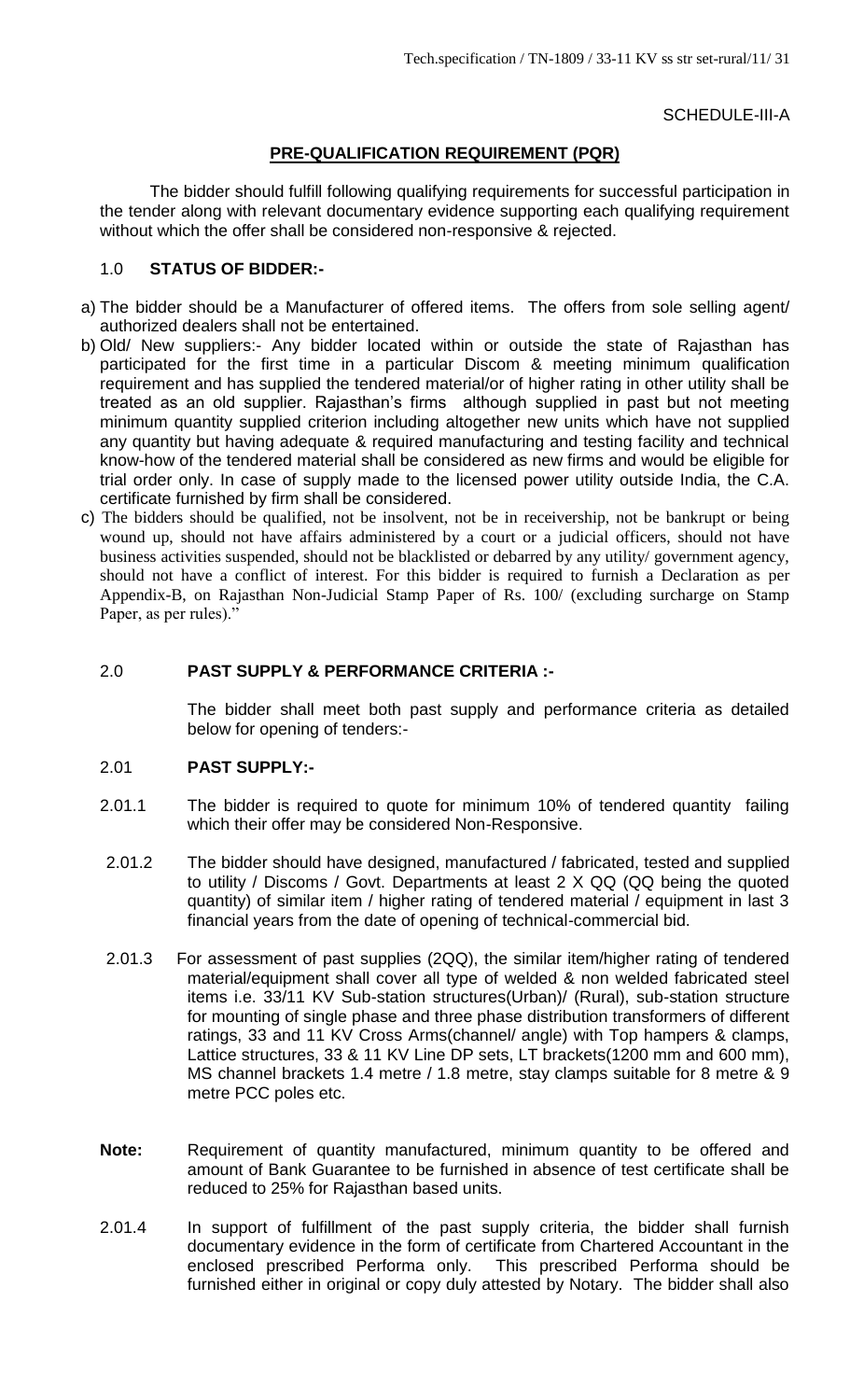sign and affix seal on the C.A. Certificate. The certificate should have membership number and UDIN number with the name & address of the chartered accountant. The certificate should have membership number with the name & address of the chartered accountant. Certificate should clearly indicate the quantity supplied, period of supply, voltage Class, Rating of the Transformer etc. in the format prescribed, any deviation to format or information diverted format, will not be considered and rejected.

Note:-The material supplied and accepted for same/higher rating for Turnkey projects to a licensed power utility/Govt. shall be considered for the purpose of evaluating criteria. The certificate given by C.A. shall indicate above quantity separately.

## 2.02 **PERFORMANCE CRITERIA:-**

2.02.1 i) If a bidder has supplied up to 50% of ordered quantity in previous tender up to date of opening of subsequent tender and scheduled delivery period expired, the bid of such bidder will not be opened in the Discom for that item.

> ii) However, if the supplies have been completed for a quantity more than 50% but not completed up to date of opening of subsequent tender and scheduled delivery period expired, the quantity equal to the quantity pending in previous tender for that item shall be reduced from the subsequent tender quantity to be allocated to the bidder.

# **3.0 POOR RECORD OF PERFORMANCE AND DELIVERY :**

**i)** A Bidder debarred under section 46 of the RTPP Act 2012 shall not be eligible to participate in any procurement process undertaken by‐

(a) any Procuring Entity, if debarred by the State Government; and (b) a Procuring Entity if debarred by such procuring Entity

**ii)** The bidder who have been black listed in any of the state Discom or with whom business relations have been severed in Jodhpur Discom shall not be considered. Severment of business relations will be done in case of following circumstances for the period and with the recovery mentioned against each:

|                                         | i) When vendor does not accept   Forfeiture of EMD/cancellation of vendor registration |
|-----------------------------------------|----------------------------------------------------------------------------------------|
|                                         | order awarded on its accepted   to recover amount of EMD along with severment of       |
|                                         | price and terms and conditions   business relations for three years from the date of   |
| or does not comply with issue of order. |                                                                                        |
| contractual formalities.                |                                                                                        |
|                                         | ii) When vendor complies with Levy of maximum recovery on account of delay in          |
| contractual formalities but does        | delivery along with severment of relations for a period                                |
| not commence supplies.                  | of 2 years from the date of issue of order or in next                                  |
|                                         | two bids whichever is later.                                                           |

## **4.0 (A) Black listing of a firm:**

After having given Show Cause Notice of 30 days, and having established & cogent reasons for blacklisting of the firm as given below, the firm should immediately be blacklisted for a period of 5 years indicating reasons of doing so, in the letter itself, and a copy of such blacklisting should be given to the firm, with the approval of CLPC:-

(i) There are sufficient and strong reasons to believe that the supplier or his employee has been guilty of malpractices such as manhandling/misbehavior with Government official by supplier or his partner/employee, bribery, corruption or abatement of such a offence in a position where he could corrupt Nigam's official, fraud, vitiating fair tender process including substitution of or interpolation in tender, mis-representation, pilferaging or unauthorized use or disposal of Nigam's material issued for specific work etc. (ii) Where a supplier or his partner or his representative has been convicted by a court

of Law for offences involving moral turpitude in relation to the business dealing or where security considerations including suspected disloyalty to the Nigam/state so warrant the blacklisting.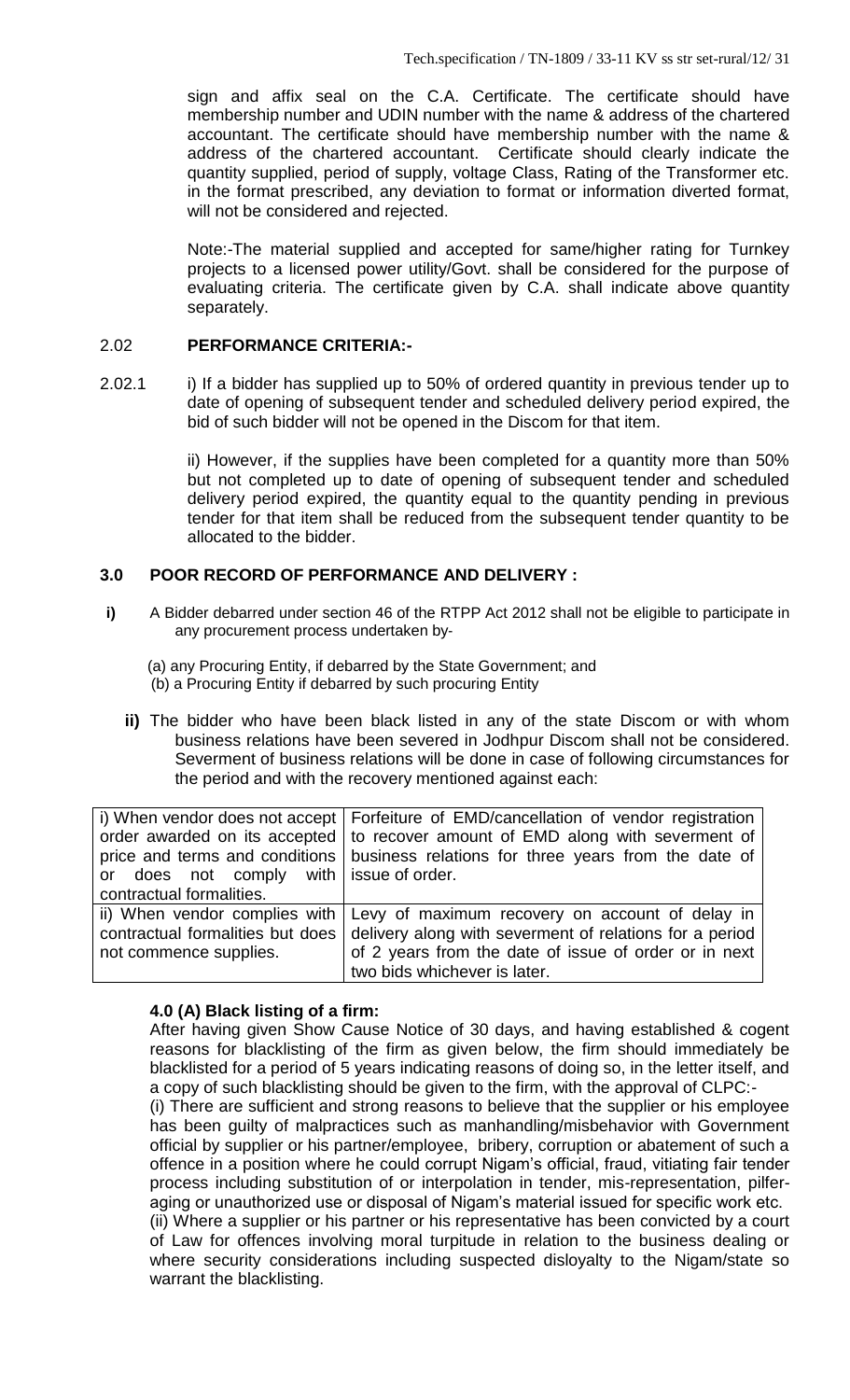(iii) If the State Bureau of Investigation or any other authorized investigating agency recommends for blacklisting after completing the investigation.

Note: - 1 If a supplier after having tendered for a supply or after negotiations gives application voluntarily vitiating the fair tendering process, it shall also tantamount to malpractice.

Note:-2 A register containing the reasons for blacklisting the supplier as also the names of all the partner of the suppliers and the allied concerns coming within the effective influence of the blacklisted supplier will be maintained.

Note: - 3 A register of black listed supplier will be maintained which will not only include suppliers enlisted with the Enlisting Authority but also black listed suppliers in Nigam.

Note :-4 A Black listed supplier (i) shall not be entitled for registration in any of the Discom (ii) shall not be awarded any supply order in future in any Discom during the notified period.(iii) his registration if any shall stand cancelled immediately and his registration security /EMD/S.D. shall stand forfeited. (iv) In case of blacklisting of the firm by any one of Discom for the cogent prescribed reason(s) as stipulated above, the same shall be applicable to all the three Discoms and as a consequence of blacklisting, all the pending orders to that firm, will be cancelled in all three (3) Discoms with immediate effect. However in respect of completed/executed contract G.P. obligations as well as other liabilities shall be fulfilled by the supplier.

# **(B) Severment of Business relation:**

(a) After having given Show Cause Notice of 30 days, and having established & cogent reasons for Severment of business relation as given below, the firm should immediately be severed the business relations for a period of 2 to 3 years indicating reasons of doing so, in the letter itself, and a copy of such severment should be given to the firm, with the approval of CLPC:-

(i) The supplier continuously refuses to pay Nigam dues without showing adequate reasons and where the purchasing authority is satisfied that no reasonable dispute attracting reference to Settlement Committee or Court of Law exists for the supplier's action of non-supply.

(ii) When vendor does not accept LOA/detailed purchase order awarded on its accepted prices and terms & conditions or does not comply with the contractual formalities.

(iii) When vendor/supplier who otherwise completed contractual formalities but does not commence supplies on the date of opening of technical bid of the fresh tender/completion of schedule delivery period whichever is later.

**Note-1**-In case supplier does not deposit outstanding dues towards Nigam, even after completion of severment period, the period of severment will continue.

**2.** Severment done purely/ mainly on account of non-deposition of dues against the supplier/vendor/contractor could be lifted by CLPC, if the dues are deposited prior to the expiry of such severment period.

3. Severment done by one Discom for non-supply of material and /or corresponding non-recovery of dues will not be effective in other Discoms except in respect of common purchase cases of three Discom.

4.On severment of business, the EMD/SD/vendor registration security will be forfeited.

5. The orders in execution satisfactorily will not be cancelled other than the order on which severment have been done.

# **(C) DEBARMENT**

Reasons on which Debarment can be made:-

(i) The competent authority may debar the supplier on account of his performance or other disabilities, if it is no longer considered fit to remain under vendor registration as per his obligation under vendor registration.

(ii) If at any subsequent stage of inspection of firms after award of contract, it is found that firm does not have sufficient tech. staff or required/necessary technical equipments, the purchasing authority can debar the firm for one year or next tenders whichever is later. The debarment will be lifted only on re-inspection of firm's works; the defects noticed earlier are fully rectified to the satisfaction of Nigam**.** 

(iii) When contract agreement executed and supplies commenced but could supply only up to 50% of ordered quantity and scheduled delivery period expired, then the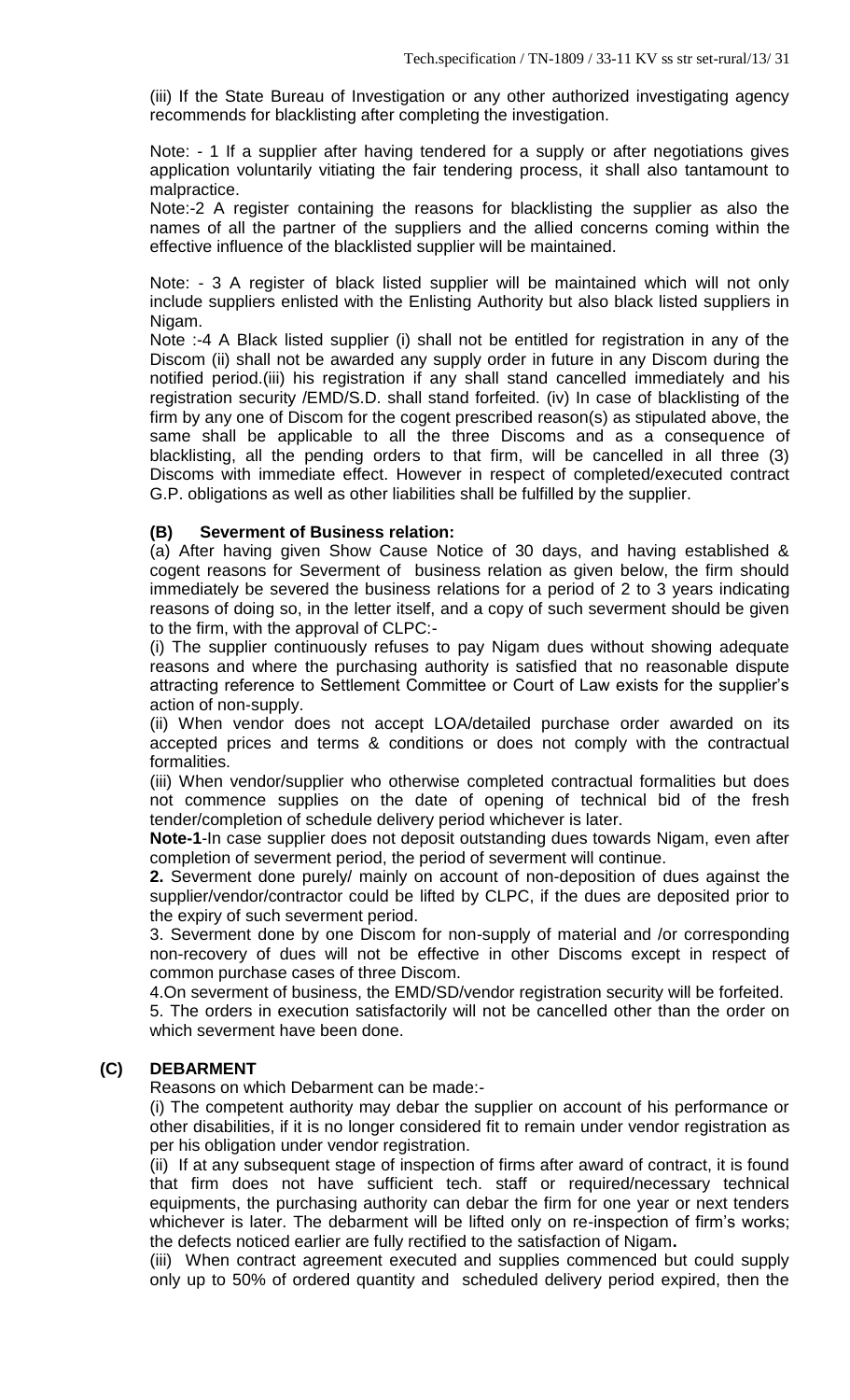firm can be debarred for one year or next tender whichever is later in that Discom only for that particular item/rating/ capacity/size etc.

(iv) The suppliers who have been awarded contract for supply of material is not adhering to the periodic delivery schedule, the contract awarding authority reserve the right to terminate the contract and may debar the firm in participating in tender for a period of 2 to 3 years.

Note:-1. On debarment, the EMD/ SD/Vendor Registration security shall be forfeited.

Note:-. 2. If the firm is debarred in one Discom for any reasons then the same should not be applicable in other Discom subject to exception that in case of common Discoms purchases such debarment of a firm would be applicable to all three Discoms for that particular item and rating/capacity/size etc.

# **5.0 APPEALS AND APPLICATIONS:-**

Appeal against the order of blacklisting, severment and debarment can be filed before BOD within a period of 3 months from the date of intimation. The letter of appeal will be addressed to the order placing authority. Who will process the case for placing the matter in B.O.D. with in a period 60 days. The BOD may reduce or waive the penalty, if sufficient reasons/supporting documents are furnished by the supplier.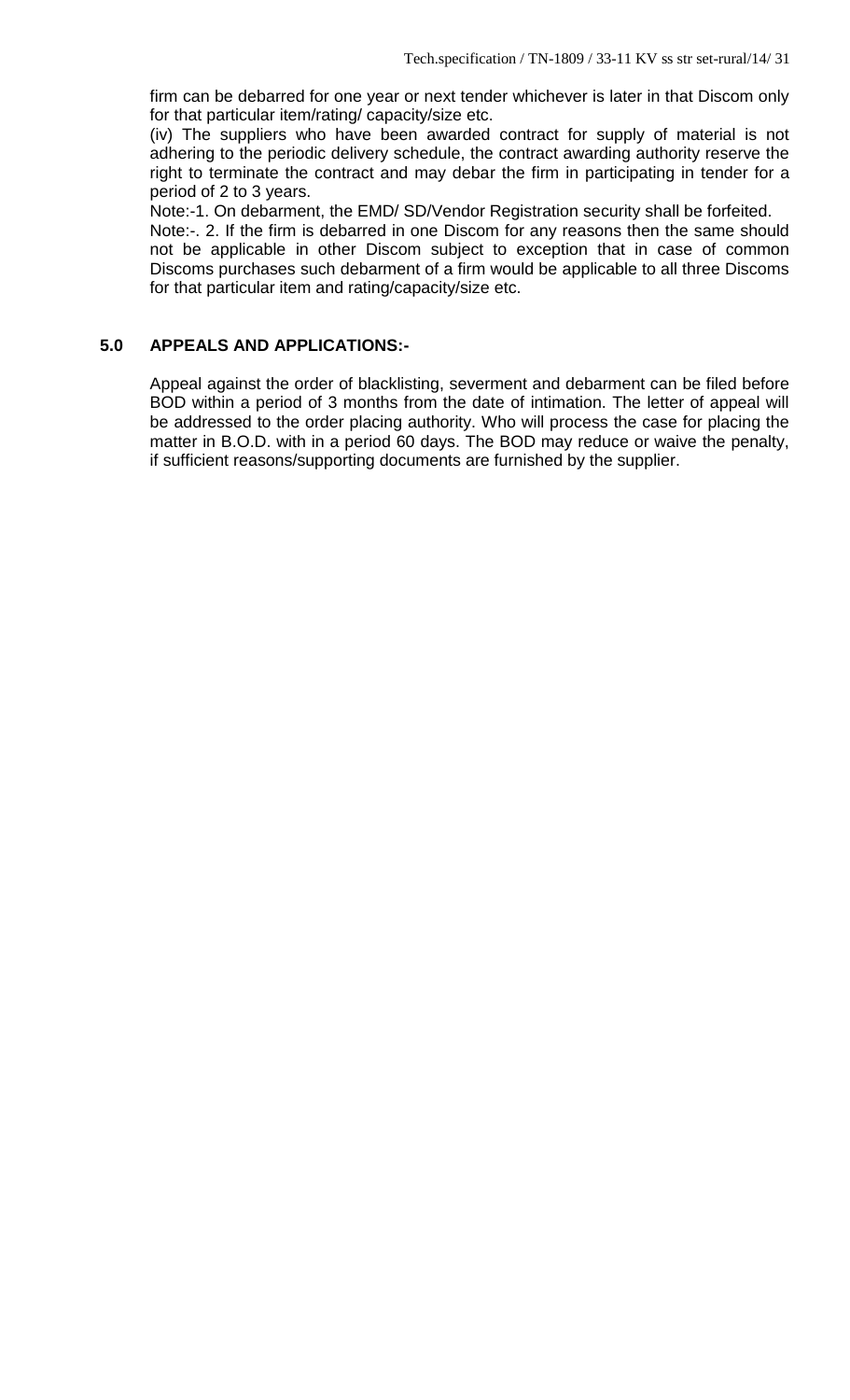# **GENERAL CONDITIONS : - (ALL CONDITIONS BE DULY SIGNED & SEALED)**

- I) The bidder shall clearly indicate the deviations such as `Technical Deviation & Commercial Deviations' in the prescribed proforma only. The deviations indicated elsewhere in the bid shall not be accepted.
- II) The bidder must clearly fill up each and every particular of guaranteed technical particulars annexed with Technical Specifications otherwise he will be responsible for Technical Non-responsiveness.
- III) All documents required in the prescribed format are to be furnished along with the bid itself only except an attested copy of BIS license (wherever it is required), failing which the bid will be summarily rejected.
- IV) However, a copy of BIS License may be submitted by the bidder up to the official working hours of one working day prior to the schedule / notified date of opening of price bid.

Signature of bidder With stamp **Dated**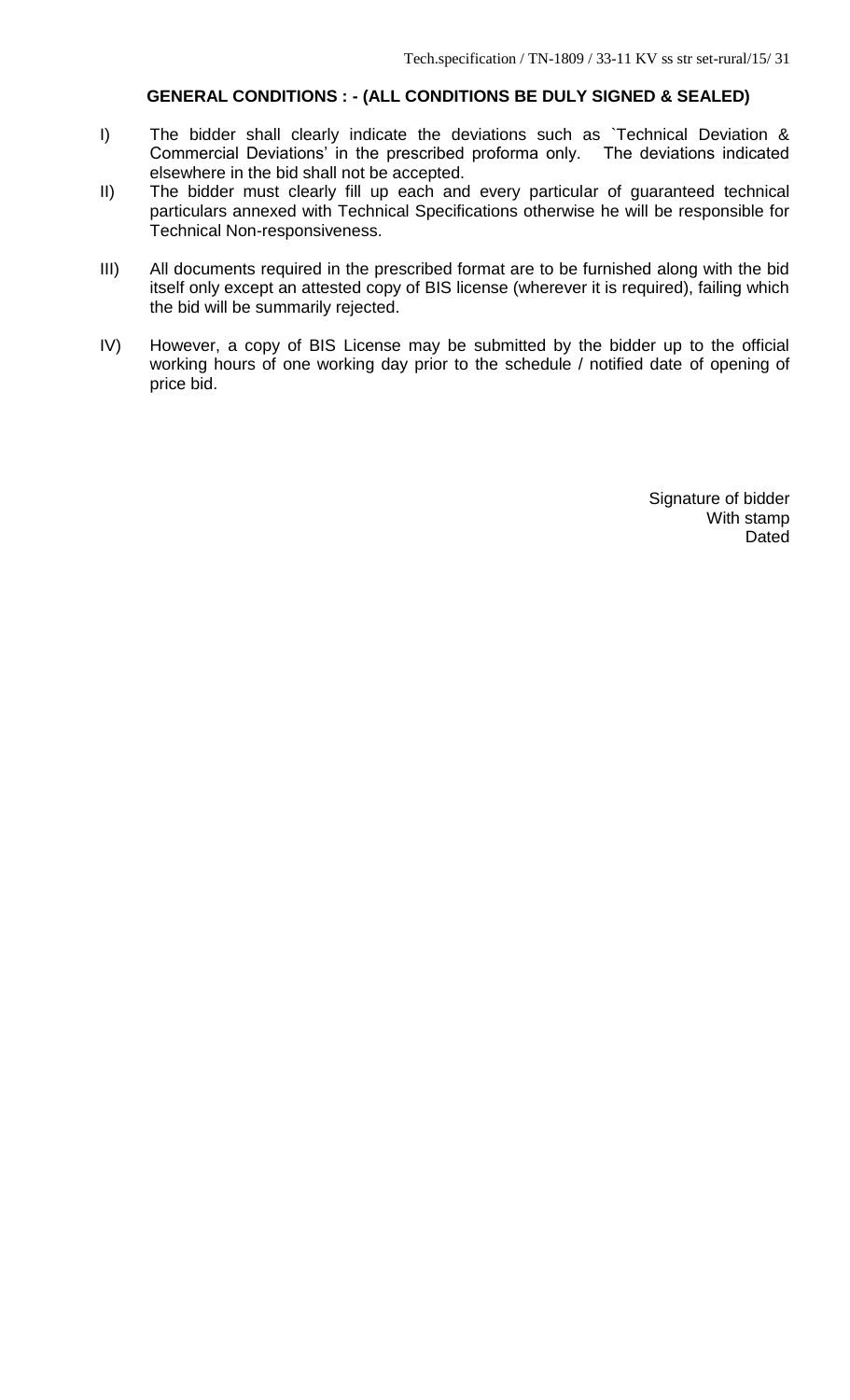# **SCHEDULE-IV-A**

# Must be filled in by the bidder and attach with technical bid

To,

The Superintending Engineer(MM & C) Jodhpur Vidyut Vitran Nigam Limited, Jodhpur

Dear Sir,

With reference to your invitation to tender against specification No.JUD/SE/MM&C/XEN-III/TN-1809 we agree to supply the following quantity.

| S.No. | Particulars of item                           | <b>Tendered</b><br>quantity<br>in<br>sets | Qty.<br>offered | Justification<br>quantity<br>of<br>offered<br>as<br>per<br>qualifying<br>requirement. | <b>Remarks</b> |
|-------|-----------------------------------------------|-------------------------------------------|-----------------|---------------------------------------------------------------------------------------|----------------|
|       |                                               | ີ                                         | 4               | b                                                                                     | 6              |
|       | 33/11 KV SUB STATION STRUCTURE<br>SET (Rural) | 65 sets                                   |                 |                                                                                       |                |

- 1. The offer is valid for a period of 120 days from the next date of opening of Techno Commercial Bid of the tender.
- 2. The prices are variable with the base date 01.04.2022 (irrespective of date of opening of tender) .
- 3. It is noted that the quantities as mentioned in the specification are approximate and we agree to supply any quantity as per your order.
- 4. The delivery shall strictly be in accordance with delivery clause. In case we fail to deliver the material, we are liable to pay recovery for delay in delivery as per clause No. 1.24 of this Section-II of this specification. The material shall conform to your specification No. JUD/SE/ MM&C/XEN-III/TN-1809 and as per relevant ISS in all respect.
- 5. We confirm that we agree to all the terms and conditions as well as the technical stipulations of your specification No. JUD/SE/MM&C/XEN-III/TN-1809 and there are no deviations other than as specified in the Schedule-VI (A&B).

Signature of bidder With stamp Dated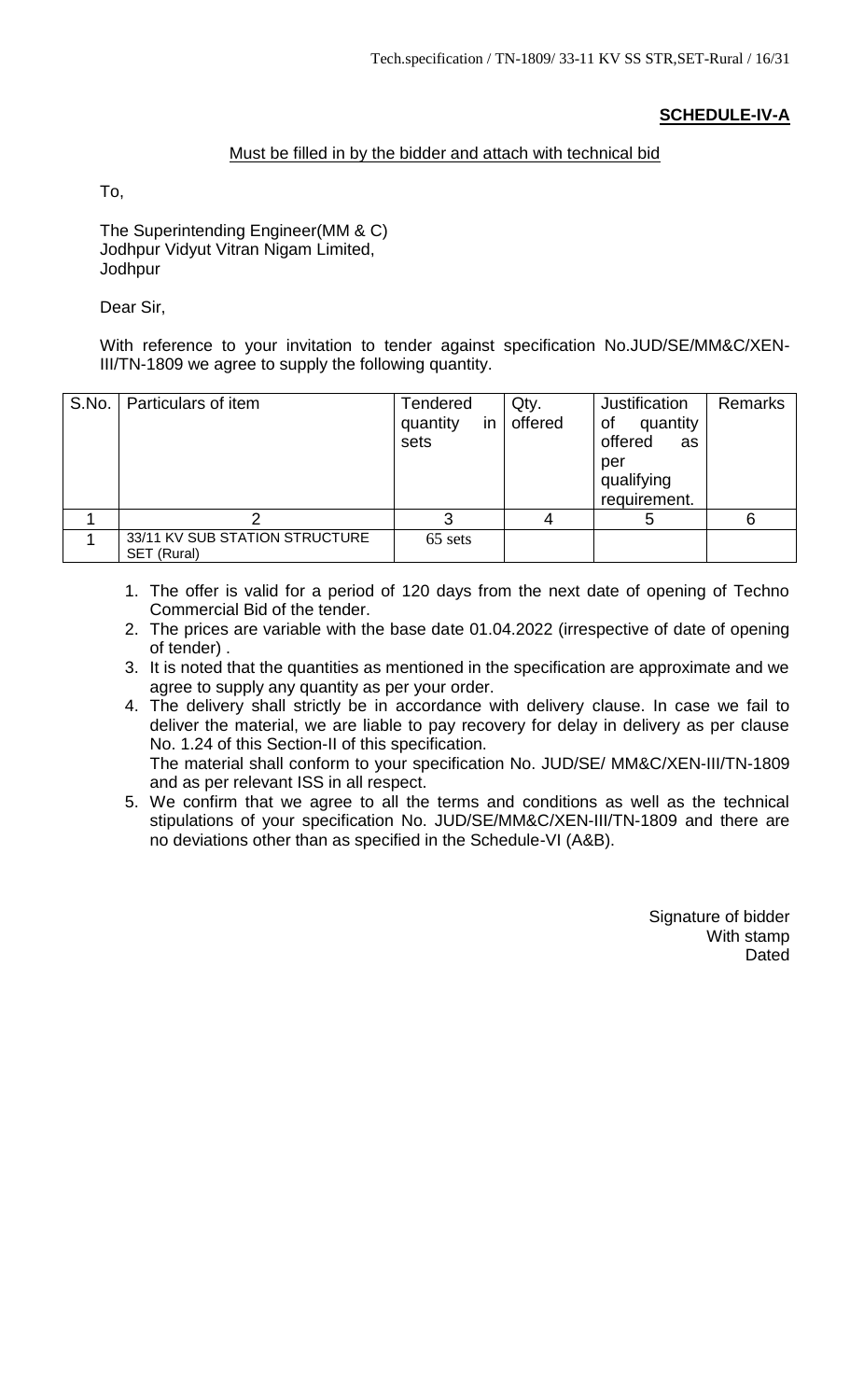# **SCHEDULE-V (to be filled by the bidder)**

# **GUARANTEED & OTHER TECHNICAL PARTICULARS FOR 33/11 KV SUB-STATION STRUCTURE SET (RURAL) UNDER TN-1809.**

# **A. GENERAL :**

| 1.<br>4. | Name of firm<br>2. Address for correspondence<br>3. Address of Works<br>GST NO.<br><b>B. STANDARDS &amp; SPECIFICATION :</b> |                                                    |
|----------|------------------------------------------------------------------------------------------------------------------------------|----------------------------------------------------|
| 1.       | <b>Dimension</b>                                                                                                             | As per approved drawing.                           |
| 2.       | Testing                                                                                                                      | As per IS:2062: (Latest amended). If not supported |
| a)       | <b>Steel</b>                                                                                                                 | by test certificate of prime producers.            |

#### . **C. TOLERANCE**

| a) Steel           | : As per IS:1852 (Latest amended)                       |
|--------------------|---------------------------------------------------------|
| b) Length          | $\div$ +/- 3 mm                                         |
| c) Edge dimensions | $\div$ +/- 2 mm                                         |
| $d$ $L$ $d$        | $\cdot$ $\cdot$ $\cdot$ $\cdot$ $\cdot$ $\cdot$ $\cdot$ |

- d) Hole centre : +/- 2 mm e) Weight tolerance : +2% to (-) 4%
- 
- **D) GUARANTEED WEIGHT OF : As per BOM STRUCTURE**

# **E) Properties of steel (for class `A')**

| (a) Chemical composition.  |      |
|----------------------------|------|
| (i) Carbon $%$ (Max.)      | 0.23 |
| (ii) Manganese % (Max.)    | 1.50 |
| (iii) Sulpher % (Max.)     | 0.05 |
| (iv) Phosphorus % (Max.)   | 0.05 |
| (v) Silicon % (Max.)       | 0.40 |
| (vi) C.E. % (Max.)         | 0.42 |
| (b) Mechanical Properties: |      |
| LITS (Mna) Min             | 410  |

| UTS (Mpa) Min. | 410 |
|----------------|-----|
| Y.S.(Mpa) Min. | 240 |
| EI (%) Min.    | 23  |

# Signature of Bidder

Name \_\_\_\_\_\_\_\_\_\_\_\_\_\_\_\_\_\_\_\_\_\_\_

Designation\_\_\_\_\_\_\_\_\_\_\_\_\_\_\_\_\_\_\_ Common authorized seal of Bidder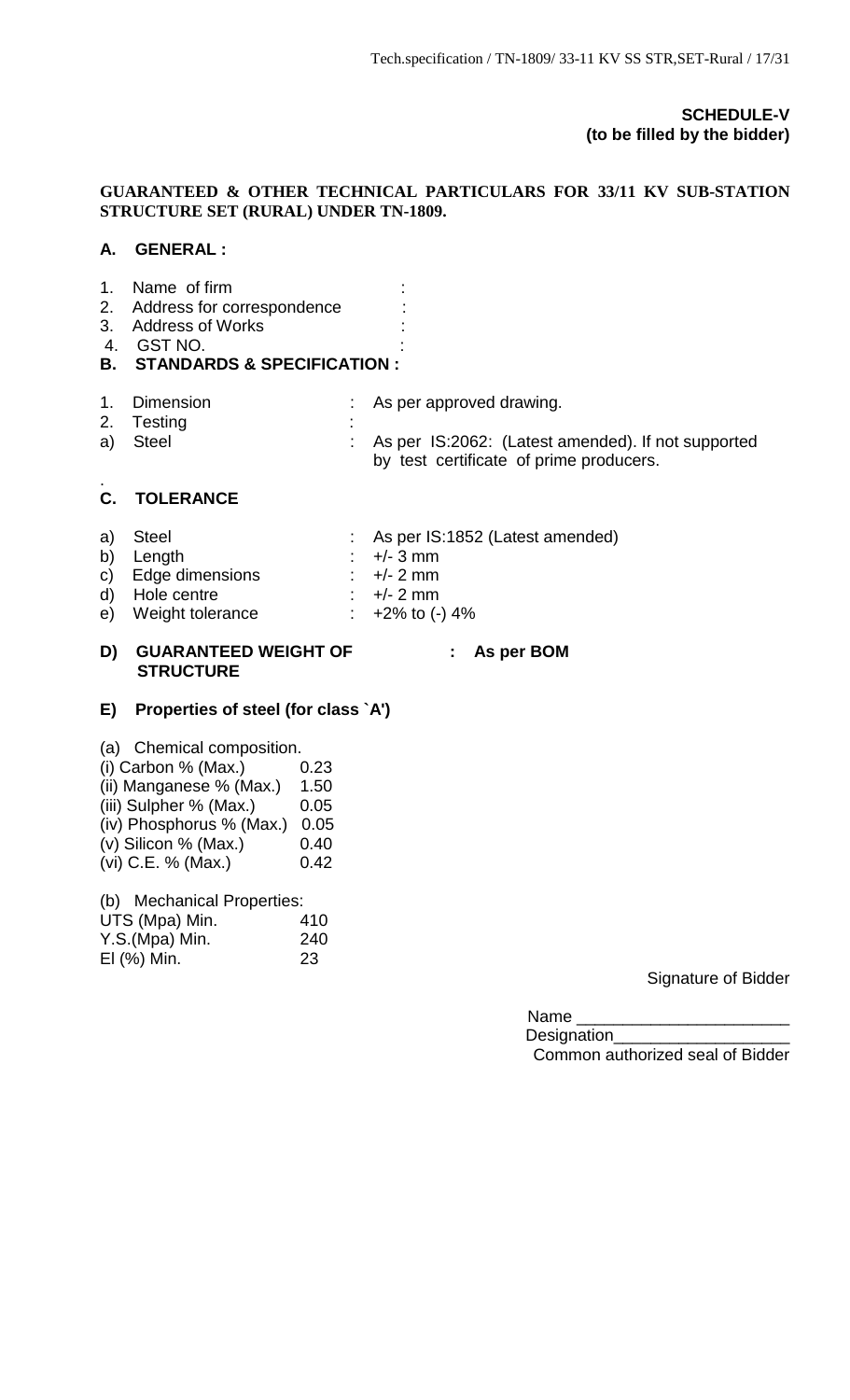## **Schedule – VI (A)**

# **JODHPUR VIDYUT VITRAN NIGAM LIMITED**

# **A Govt. of Rajasthan Undertaking DEPARTURE/DEVIATION FROM TECHNICAL SPECIFICATI ON**

The bidder shall state under this schedule the departure from the Purchaser's specification in respect of technical is as under:-

S.No. Main Deviations from Technical Specification.

Certified that we agree to all the technical specification of the NIT except for the deviation to the extent indicated above.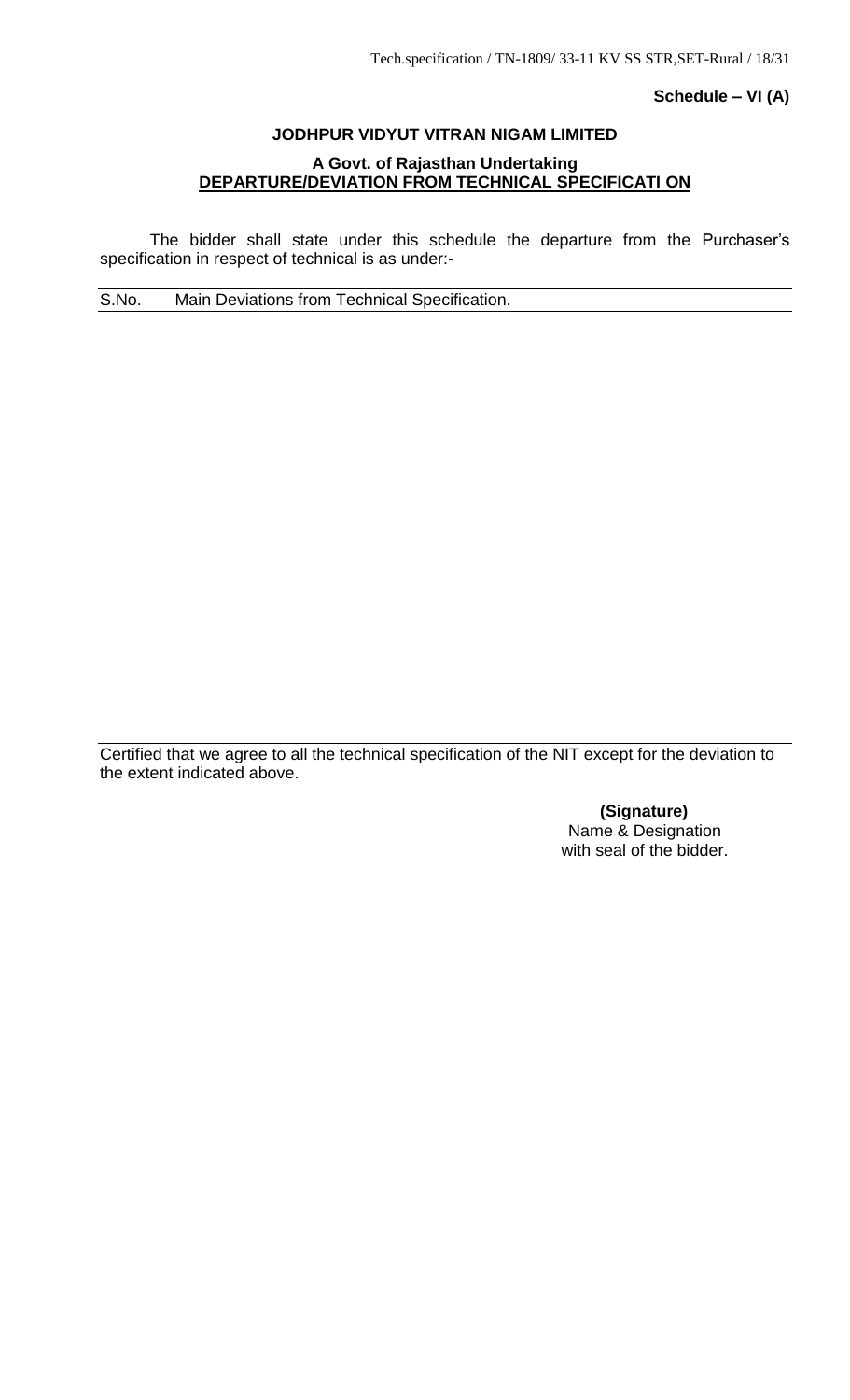**Schedule – VI (B)**

## **JODHPUR VIDYUT VITRAN NIGAM LIMITED**

# **A Govt. of Rajasthan Undertaking DEPARTURE FROM COMMERCIAL TERMS & CONDITIONS OF THE SPECIFICATION**

The bidder shall state under this schedule the departure from the Purchaser's specification in respect of Commercial terms & conditions:-

S.No. Main Deviations from Specification.

Certified that we agree to all the commercial terms & conditions as laid down in General Conditions of Contract to the specification except for the deviation to the extent indicated above.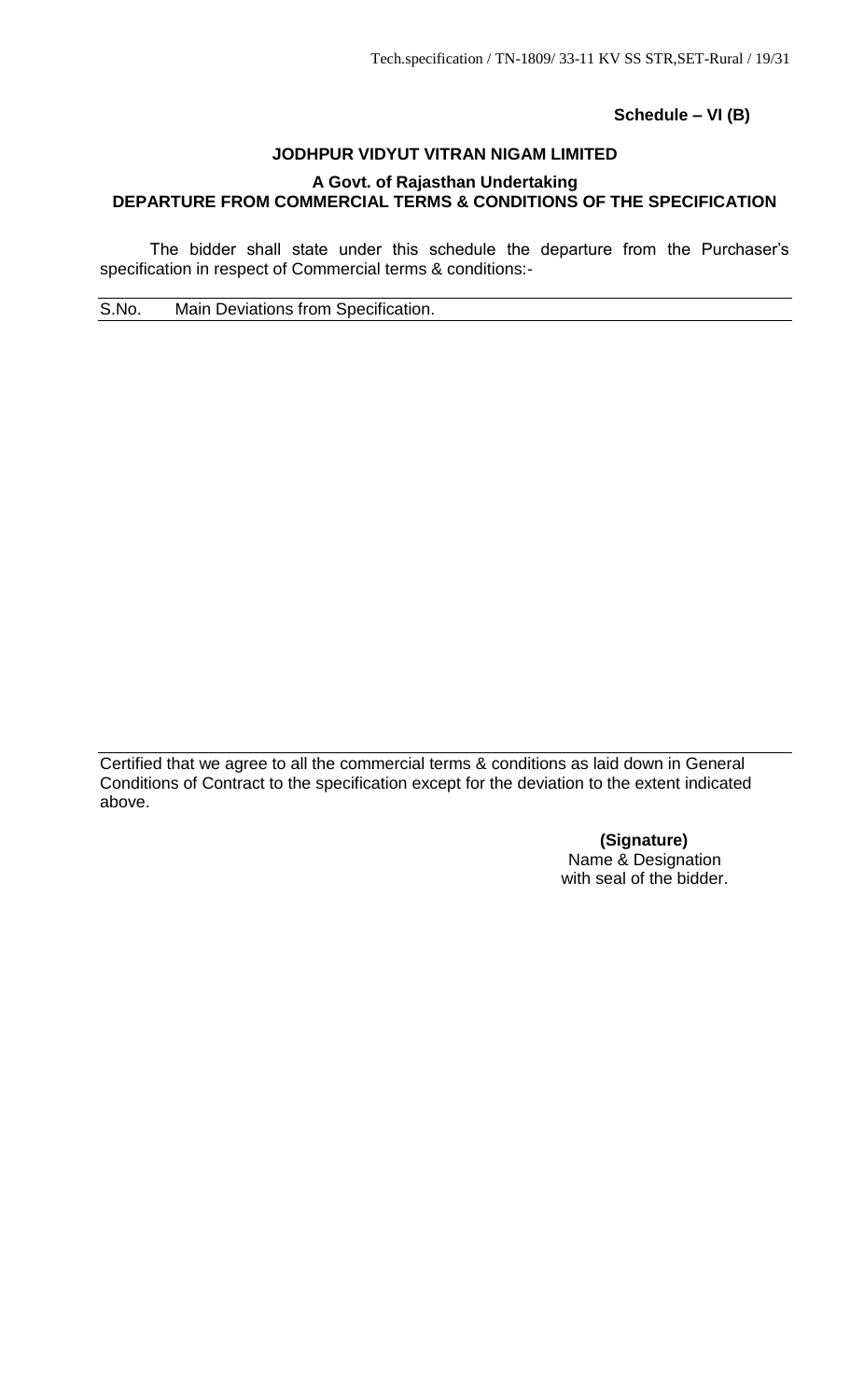# **Schedule – VII**

# **JODHPUR VIDYUT VITRAN NIGAM LIMITED A Govt. of Rajasthan Undertaking LIST OF PAST SUPPLIES**

The bidder shall state under this schedule whether material and equipments, similar to those offered in the tender have been previously supplied by him. A list shall be given of such orders executed by him together with information regarding the names of purchasing organizations, quantities supplied and when the supplies were effected. This list should be in form given below:-

| S.No. Detailed particulars Qty in Order No. Name & details |        |                                    | Date of |
|------------------------------------------------------------|--------|------------------------------------|---------|
| of items supplied MT                                       | & Date | of purchasing authority Completion |         |
|                                                            |        |                                    |         |

| If executed partially<br>be mentioned<br>(Qty. in M.T.) | whether still<br>to be executed | <b>Delivery</b><br>stipulated in<br>order | Remarks |  |
|---------------------------------------------------------|---------------------------------|-------------------------------------------|---------|--|
|                                                         |                                 |                                           | 1 C     |  |

**Note:** Separate schedules are to be furnished by the bidder for past supply to the JdVVNL, Jodhpur other State Electricity Boards and other Departments /Organisations.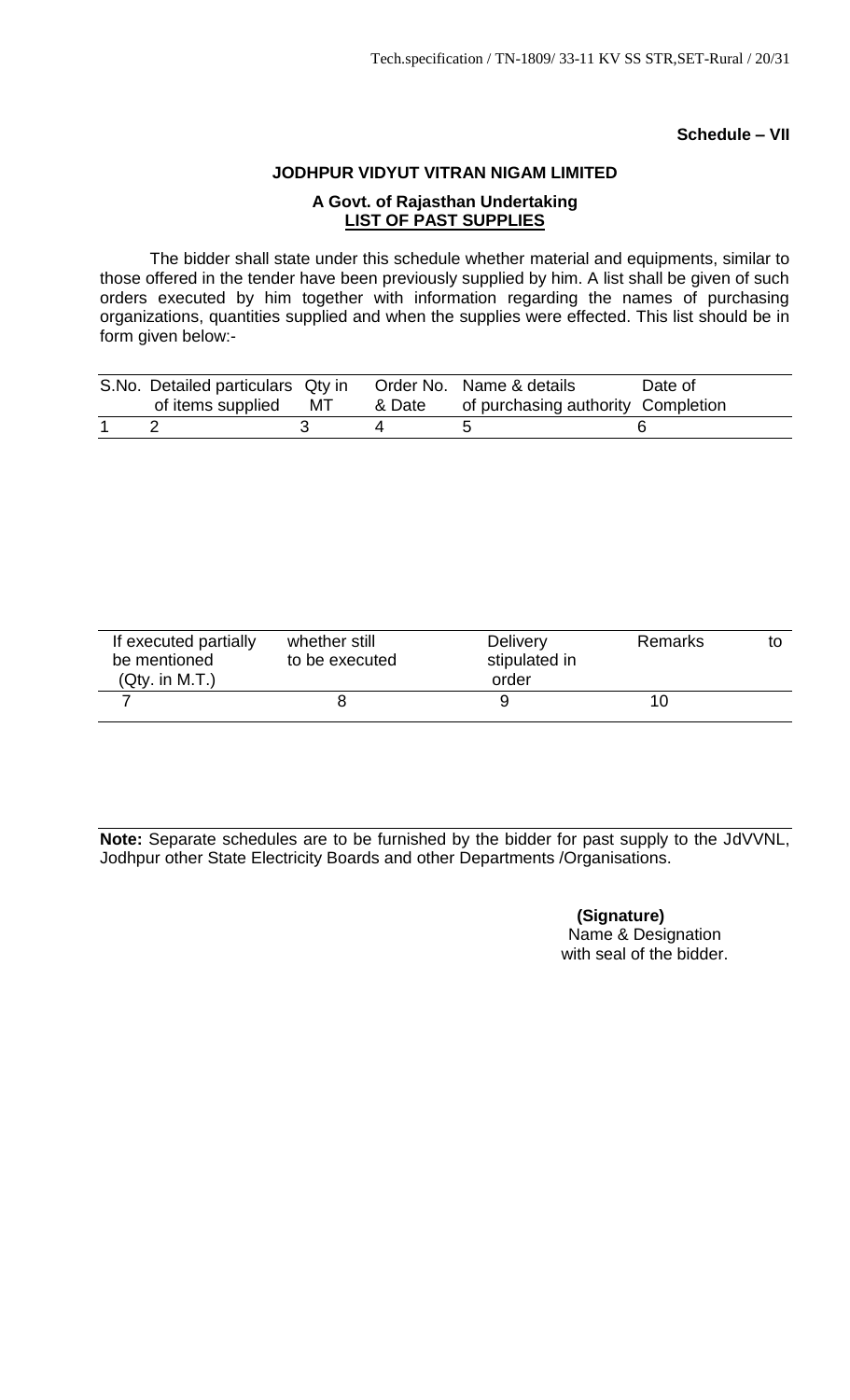# **ScheduleVII-A**

# **TO WHOMSOEVER IT MAY CONCERN**

This is to certify that M/s\_\_\_\_\_\_\_\_\_\_\_\_\_\_\_\_\_\_\_\_\_\_\_\_\_\_\_\_\_\_\_\_\_\_\_\_\_\_\_(Complete address) have manufactured/ fabricated, tested and supplied similar item/higher rating of tendered material /equipments in last three financial years from the date of opening of Techno-Commercial bid to the Utilities/ Discoms/ Government Department/SEBs, as detailed out below:-

| S.No. | Financial<br>-in<br>year      | Detailed<br>0f                        | Name and<br>particulars       | Order<br>No.<br>&                            | Unit<br>in  | Ordered                                    |                | Actual<br>up to                | supplied       | Remarks |
|-------|-------------------------------|---------------------------------------|-------------------------------|----------------------------------------------|-------------|--------------------------------------------|----------------|--------------------------------|----------------|---------|
|       | which<br>material<br>supplied | Particulars<br>of item(s)<br>supplied | 0f<br>purchasing<br>authority | date<br>against<br>which<br>item<br>supplied | set /<br>MT | Quantity <sup>*</sup><br>(sets<br>&<br>MT) | Value<br>(Rs.) | Quantity*<br>(sets<br>&<br>MT) | Value<br>(Rs.) |         |
|       | 2                             | 3                                     | 4                             | 5                                            | 6           | 7                                          | 8              | 9                              | 10             | 11      |
|       |                               |                                       |                               |                                              |             |                                            |                |                                |                |         |
|       |                               |                                       |                               |                                              |             |                                            |                |                                |                |         |
|       |                               |                                       |                               |                                              |             |                                            |                |                                |                |         |
|       |                               |                                       |                               |                                              |             |                                            |                |                                |                |         |

#### **\*The quantity should be mentioned in sets as well as in MT.**

Signature Signature of the Signature of the Signature of the Signature of the Signature of the Signature of the Signature of the Signature of the Signature of the Signature of the Signature of the Signature of the Signatur

**Name & designation C.A. of firm with seal With seal of the Bidder Name: Date……………… Address: Place……………. Membership No.:**

**UDIN No.:**

The above particulars are true and correct based on explanations, records and books of accounts produced before us. Further the above certificate issued on the request of the Company.

**C.A. firm (………………………………..)**

**Note: The C.A. Certificate must be signed by the bidder and C.A. firm. The details i.e. address of C.A. & membership no. shall clearly be mentioned on CA certificate. In case C.A. certificate is not signed by bidder / furnished without membership no. & address of C.A. then same may not considered for which responsibility rests with the bidder.**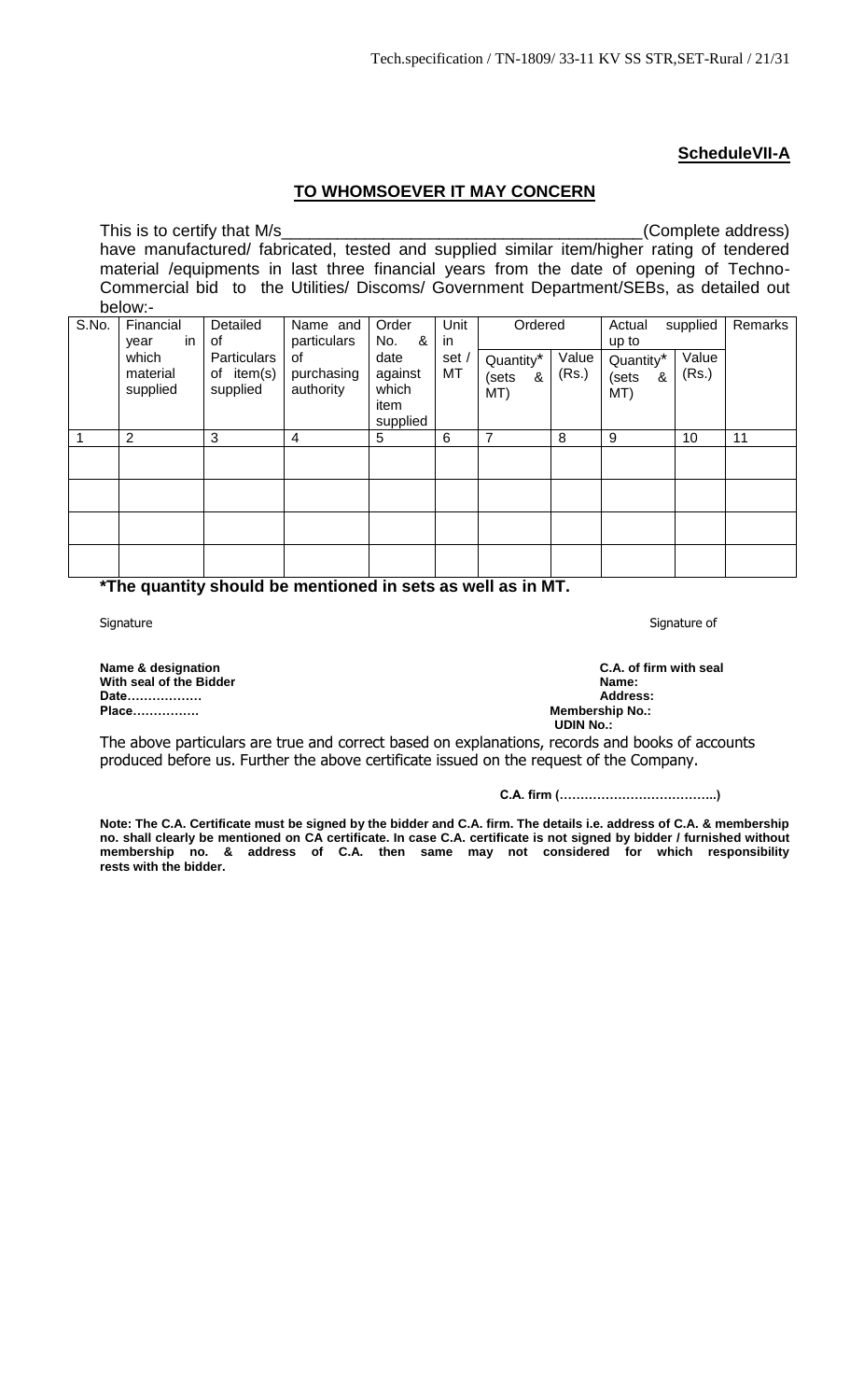# **SCHEDULE-VIII**

## **JODHPUR VIDYUT VITRAN NIGAM LIMITED DELIVERY SCHEDULE PART-A**

The delivery schedule of the material by the Purchaser is as mentioned here under:-

|     | S.No.   Particular of material                | Delivery                                                                                                                                                                                                                                      |
|-----|-----------------------------------------------|-----------------------------------------------------------------------------------------------------------------------------------------------------------------------------------------------------------------------------------------------|
| ( ) | 33/11 KV SUB STATION STRUCTURE SET<br>(Rural) | The bidder is required to quote<br>monthly delivery. Commencement<br>period shall be 30 days from the<br>date of receipt of purchase order<br>and entire supply shall<br>be<br>completed in Eight months at<br>equal monthly rate thereafter. |

Note :- In case ordered quantity is different than quoted quantity, then bimonthly delivery shall be adjusted proportionately. Tenders in which bimonthly delivery schedule is not indicated shall be ignored.

# PART-B

In case bidder deviates from the delivery schedule mentioned by the purchaser in Part-A then the delivery schedule of the material by the bidder shall be indicated/mentioned as under:-

| S.No. | Particular of material                               | Commenceme<br>nt period | Rate of supply<br>bimonthly | Period for completion<br>of delivery of entire<br>material |
|-------|------------------------------------------------------|-------------------------|-----------------------------|------------------------------------------------------------|
| (1)   | 33/11 KV SUB STATION<br><b>STRUCTURE SET (Rural)</b> |                         |                             |                                                            |

Note:- (i) During the commencement period, the approval of drawing, B.O.M. and model assembly shall be got completed.

(i) During the commencement period the contractual formalities shall be got completed.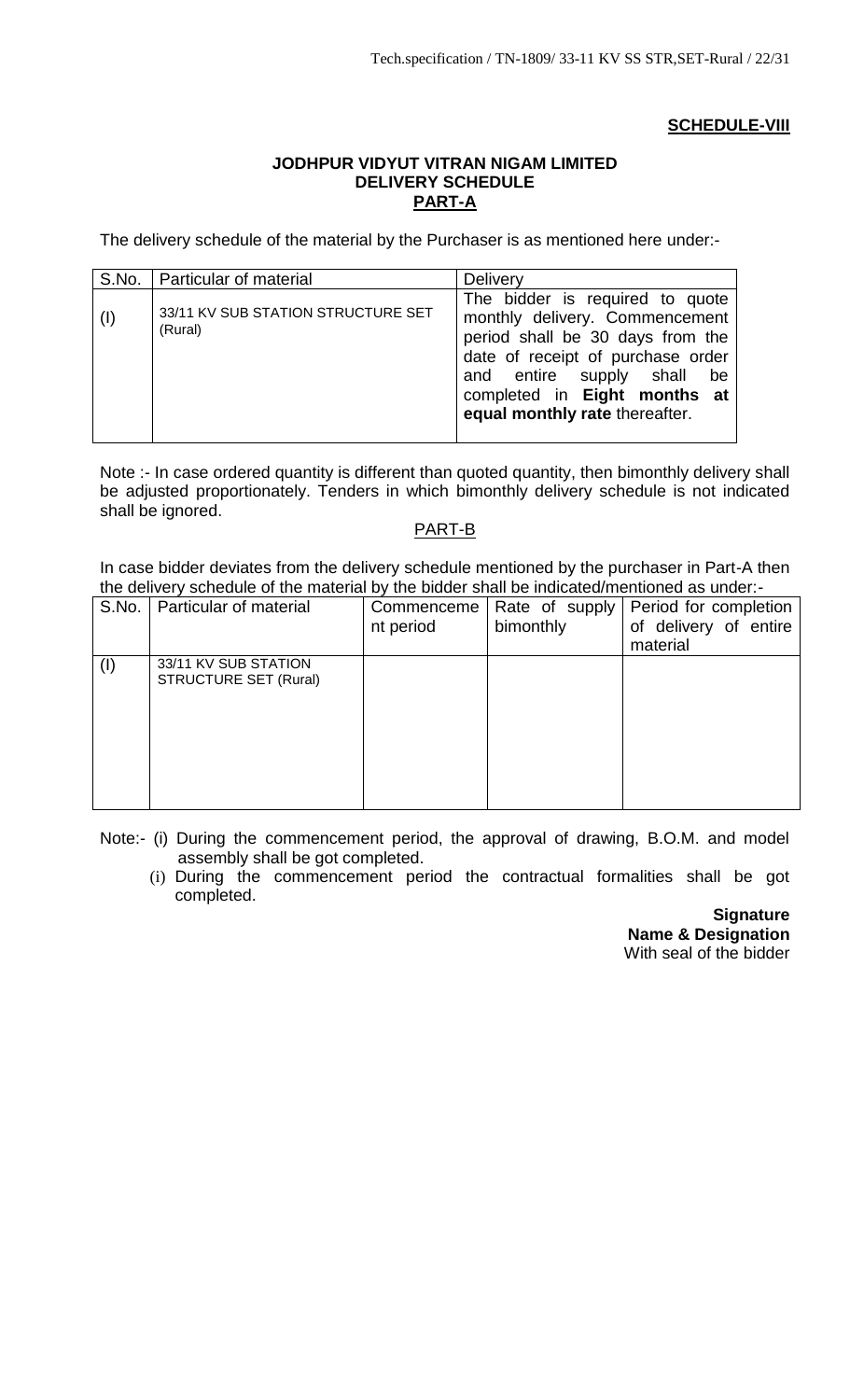# **Schedule – IX**

# **JODHPUR VIDYUT VITRAN NIGAM LIMITED**

## **A Govt. of Rajasthan Undertaking**

List of Equipments and Technical Hands Available with the Firm

(To be filled in by the bidders & enclosed with the bid)

Manufacturers and / or their authorized agents who are quoting against this bid are requested to furnish the following information along-with the bid. The Purchaser will have the discretion to ignore the bid without the under noted particulars and/or ignore the bid particulars.

- 1. Name and Address of Manufacturer. :
- 2. Official E-mail Id:
- 3. GST No.:
- 4. Whether firm is proprietorship partnership / Limited (please give details and also enclose copy of memorandum of constitution of firm along with name of directors / partners / proprietor & their address.
- 5. Place where works exist.:
- 6. Details of machinery particularly with B.H.P. of each item installed.:
- 7. Details of staff employed in the works.:
- 8. Date when started the manufacturing of item under reference.:
- 9. List of items manufactured.:
- 10.Literature and drawings of items manufactured showing their description, size, design and other important technical particulars.:
- 11.Details of order so far, executed along with the names of organization to whom supplied. :
- 12.Manufacturing capacity. :
- 13.Is the workshop open for inspection by the representative of the board, if required? :
- 14.Statement of financial resources and Banking Reference along with Balance-Sheet for previous two years.:
- 15.Testing facilities available for the manufactured articles in the testing laboratory of works:
- 16.Whether the Firm is a small/medium/large scale industry. :
- 17.Registration No. with :
	- i. Small Scale, National/State.
	- ii. DGTD
	- iii. State Industries Department.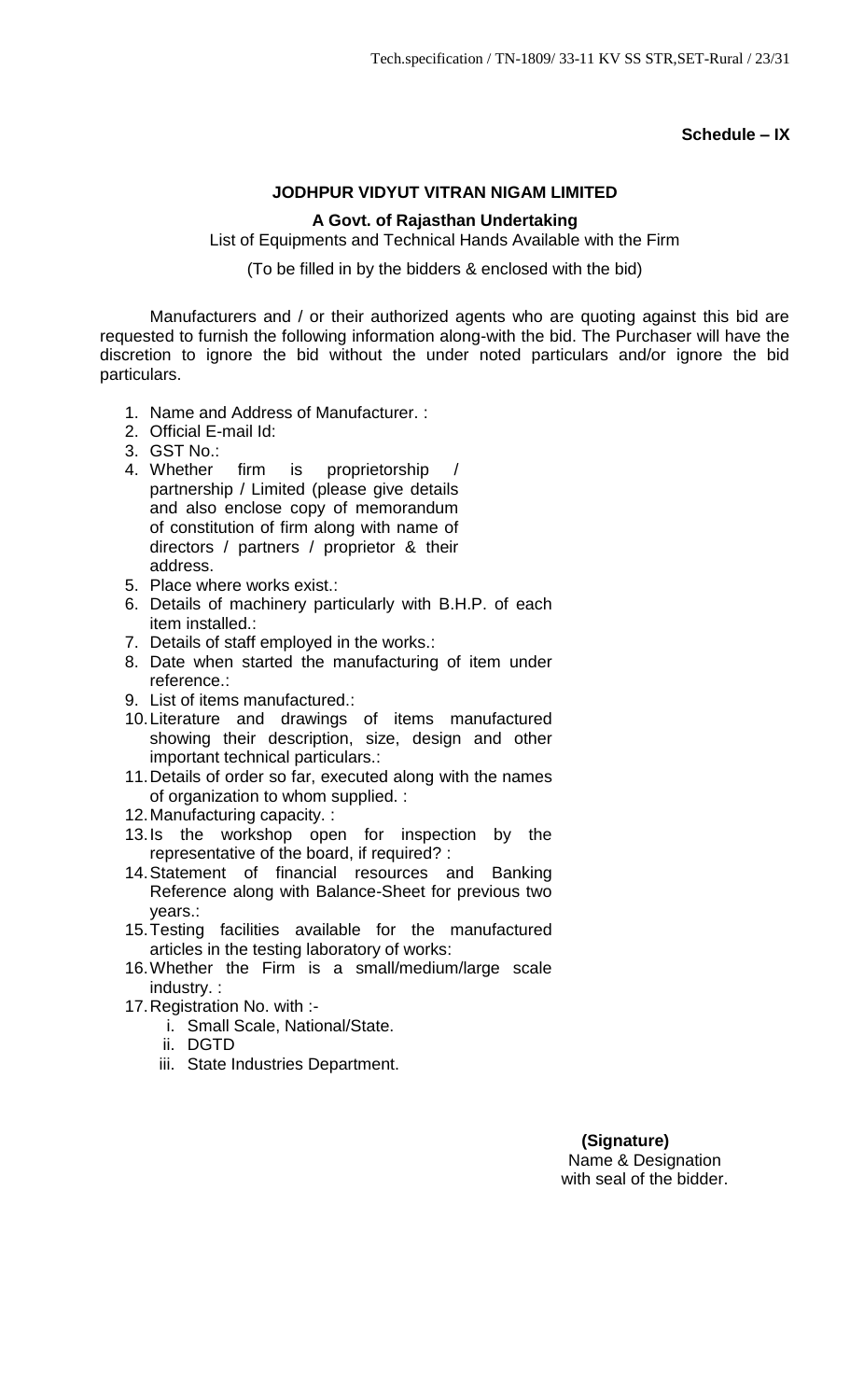**Schedule – X**

# **Format of Affidavit** (**ON NON-JUDICIAL STAMP OF Rs. 100/-)**

|               | $S/\sigma$                                                                       | Aged                                        | Yrs.                           |       |
|---------------|----------------------------------------------------------------------------------|---------------------------------------------|--------------------------------|-------|
|               |                                                                                  |                                             | Proprietor/Partner/Director of |       |
| M/s           |                                                                                  | do hereby solemnly affirm and declare that: |                                |       |
|               | (a) My/Our above noted enterprise $M/s$                                          |                                             | has been issued                |       |
|               | acknowledgement of Entrepreneurial Memorandum Part II by the District Industries |                                             |                                |       |
| Centre        | $\frac{1}{2}$ The acknowledgement No. is $\frac{1}{2}$                           |                                             |                                | dated |
|               | and has been issued manufacture of following items:                              |                                             |                                |       |
| Name of Items |                                                                                  | Production Capacity (Yearly)                |                                |       |
| (i)           |                                                                                  |                                             |                                |       |
| (ii)          |                                                                                  |                                             |                                |       |

(iii)

 $(iv)$ 

(v)

(b) My/Our above noted acknowledgement of Entrepreneurial Memorandum Part-II has not been cancelled or withdrawn by the Industries Department and that the enterprise is regularly manufacturing the above items.

(c) My/Our enterprise is having all the requisite plant and machinery and is fully equipped to manufacture the above noted items.

d) The Present status of the firm is as per acknowledgement of Entrepreneurial Memorandum Part-II issued on the date of District Industries Center,

Place\_\_\_\_\_\_\_\_\_\_\_\_\_\_\_\_\_\_

Signature of Proprietor/Director Authorized Signatory With Rubber Stamp and date

# **VERIFICATION**

| S/o                                                                                               |            | Aged     |                                                         |    | Years residing at |
|---------------------------------------------------------------------------------------------------|------------|----------|---------------------------------------------------------|----|-------------------|
|                                                                                                   | Proprietor | Partner/ | Director                                                | Ωt | M/s               |
|                                                                                                   |            |          | verify and confirm that the contents at $(a)$ , $(b)$ , |    |                   |
| (C) and (d) above are true and correct to the best of my knowledge and nothing has been concealed |            |          |                                                         |    |                   |

therein. So, help me God.

## **DEPONENT**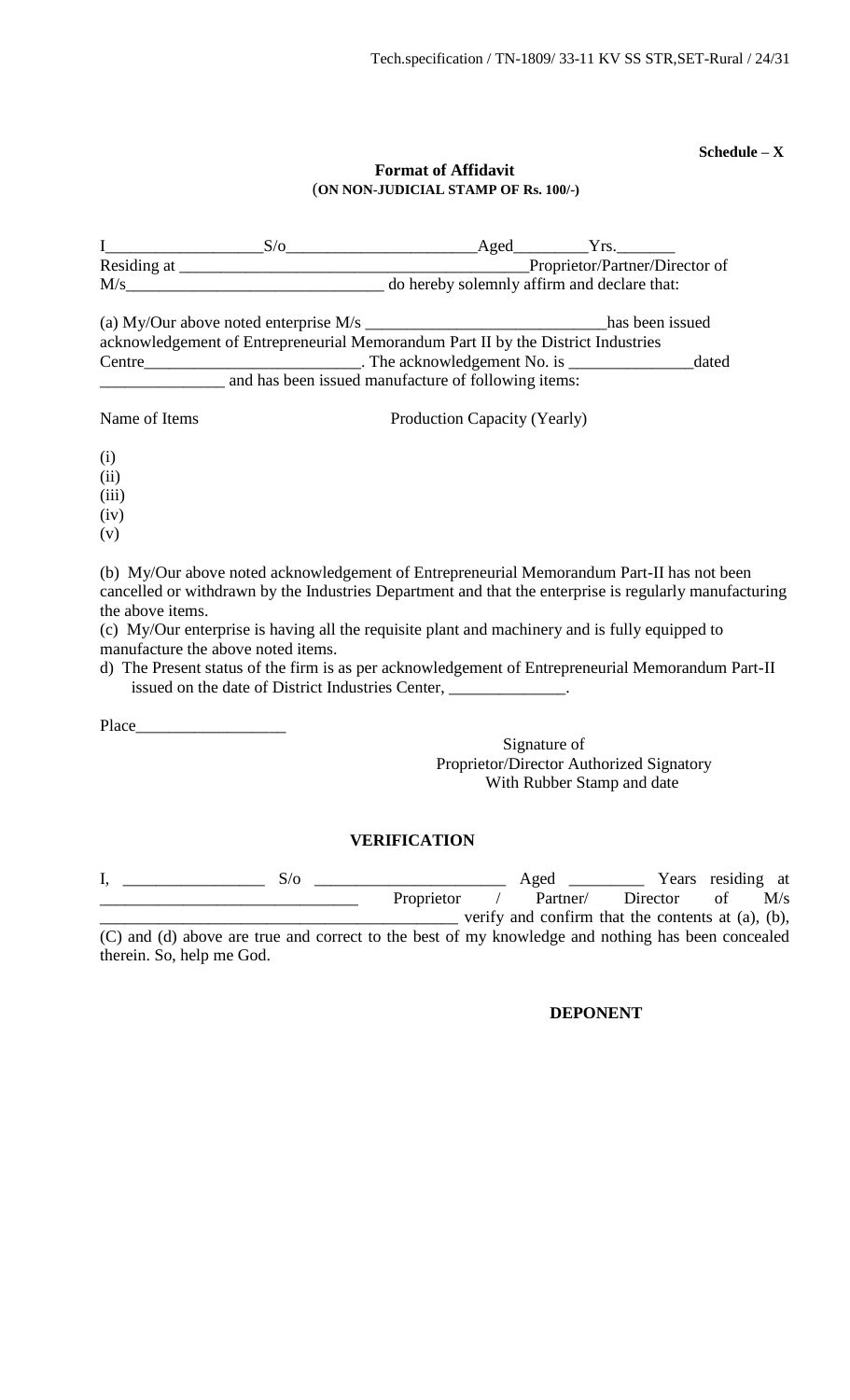## GENERAL **Amendments in GCC & ITB**

#### **1) Wherever EMD and Security Bank Guarantee (SBG), are appearing in the ITB, GCC & other Bidding Documents, same is hereby replaced by BID SECURITY as under:-**

#### **BID SECURITY**

Bid security shall be 2% **of the estimated value of subject matter of procurement put to bid.** In case of Small Scale Industries of Rajasthan it shall be 0.5% of the **quantity offered** for supply and in case of sick industries, other than Small Scale Industries, whose cases are pending with Board of Industrial and Financial Reconstruction, it shall be 1% of the value of bid. Every bidder, if not exempted, participating in the procurement process shall be required to furnish the bid security as specified in the notice inviting bids.

**In case SSI unit of Rajasthan quotes the less than the tendered quantity, then they are required to furnish Bid Security @ 0.5% of the value of the quantity offered by them, failing which bid shall be considered non-responsive.** 

The Bid Security amount (as applicable) to be paid by Demand Draft/Banker's Cheque in favour of SR. AO (CASH & CPC), JDVVNL, Jodhpur (payable at Jodhpur) 342003 **upto 4.00 p.m. upto one WORKING day prior to schedule date of opening** of respective bid or Bank Guarantee, in specified format, of a scheduled bank in favour of Superintending Engineer (MM&C), JDVVNL, Jodhpur, be deposited **upto 4.00 p.m. upto one WORKING day prior to schedule date of opening** of respective bid and obtain a receipt/acknowledgement thereof. No other mode of deposit shall be accepted. At the time of depositing the Bid Security amount or Bank Guarantee, the bidder shall also furnish self attested and duly attested by Notary, the documentary evidence of SSI unit of Rajasthan or of sick unit (as applicable) along with affidavit as per schedule X on Non-Judicial Stamp of Rs. 100/-.

The Bank Guarantee against Bid Security be issued by Nationalized / Scheduled Bank. The same may be accepted after confirmation byissuing Bank. If any Bid Security Bank Guarantee not is proper format / not confirmed by the issuing Bank the same would not be accepted and the bidder would be immediately shorted out from bid process.

The Micro, Small & Medium Scale Industries of Rajasthan and sick industries, other than Small Scale Industries, whose cases are pending before the Board of Industrial and Financial Reconstruction (BIFR) shall furnish self-attested documentary evidence duly attested by Notary to claim the above.

#### **2) Wherever Performance Bank Guarantee (PBG) and Composite Bank Guarantee (CBG) are appearing in the ITB, GCC & other Bidding Documents, same are hereby replaced by PERFORMANCE SECURITY as under:-**

# **PERFORMANCE SECURITY**

The Performance security wherever appearing in the tender document may be read as under-:

(a) 2.5 %, or as may be specified in the bidding documents, of the amount of supply order in case of procurement of goods and services and 3% of the amount of work order, in case of procurement of works;

(b) 0.5% of the amount of quantity ordered for supply of goods, in case of Small Scale Industries or MSME units of Rajasthan; and

(c) 1% of the amount of supply order, in case of sick industries, other than Small Scale Industries, whose cases are pending before the Board of Industrial and Financial Reconstruction (BIFR); and

In case of successful bidder, the amount of bid security may be adjusted in arriving at the amount of the performance security, or refunded if the successful bidder furnishes the full amount of performance security.

## **3) VENDOR REGISTERATION**

**The relaxation/exemption given to the registered vendors of the Nigam in respect of EMD/SBG, wherever appearing in the ITB, GCC & other Bidding documents, are hereby WITHDRAWN.**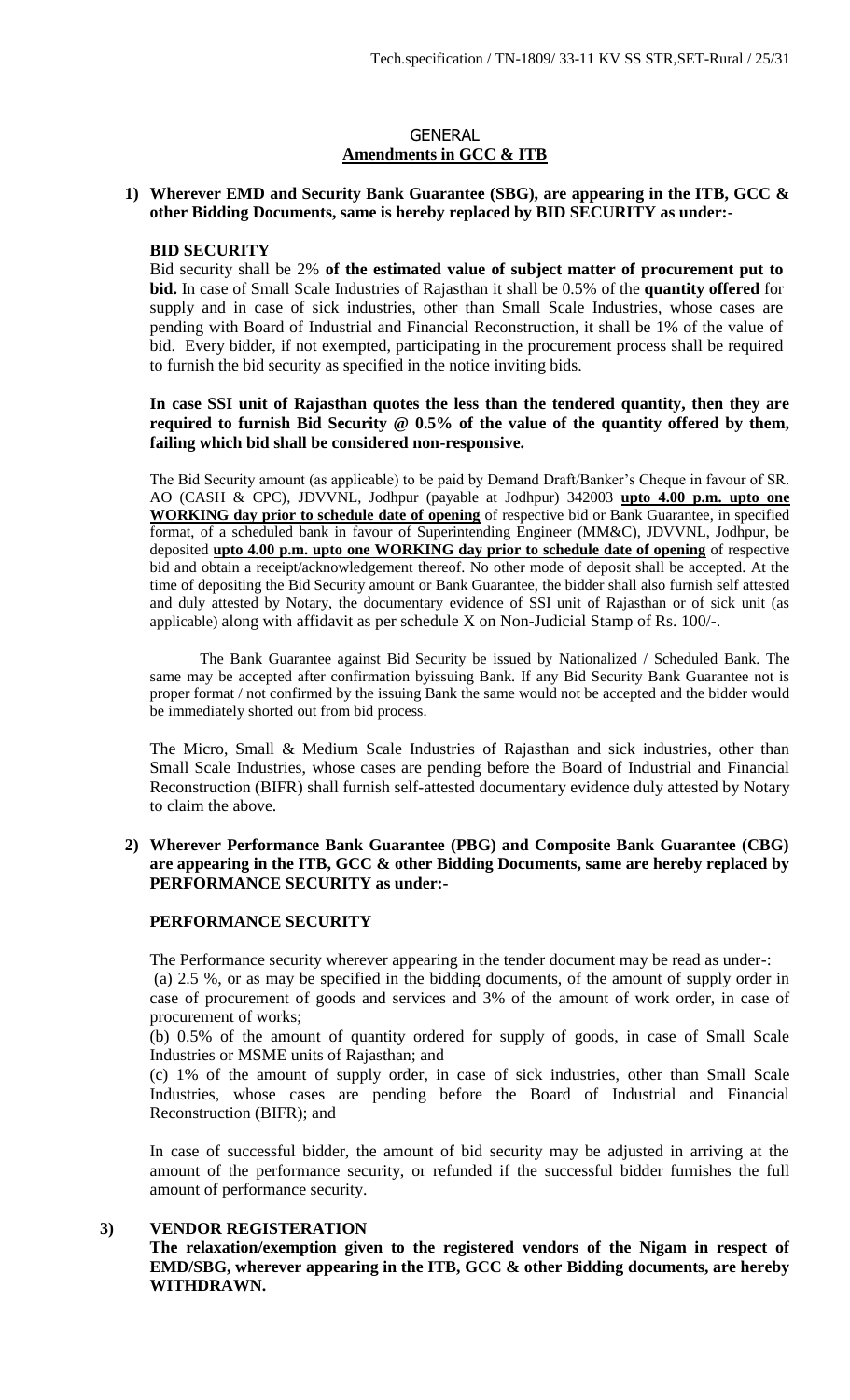# **4) The indirect taxes i.e. Excise Duty, Service Tax, VAT/CST, Entry Tax etc. mentioned in G.C.C., may now be read as G.S.T.**

#### **5) The following amendment is hereby made in GCC Clause No. 1.43 (Due Date of Payment):**

 Payment shall be due and payable by the purchaser in accordance with the provision of the contract within a reasonable period from the date of receipt of each invoice by the contractor / supplier duly supported by a certificate of the Engineer. The purchaser will take all possible effort to make payment to the contractor / supplier generally on **45th day** after receipt of duly verified challans / receipts / bill in the office of paying authority {Sr. Accounts Officer (Cash & CPC) Jodhpur Discom, Jodhpur / Concerned Circle Accounts Officer} and completion of contractual formalities. But in case of delay in payment the purchaser shall not be liable to pay any interest on the outstanding amount to the contractor / supplier.

5) The GST will be charge extra at the prevailing rate on all the settlement fees as applicable and amended time to time.

#### **7) APPEAL**:

i. If any Bidder or prospective bidder is aggrieved that any decision, action or omission of the procuring entity is in contravention to the provisions of this Act or the rules or guidelines issued there under, he may file 1st & 2nd appeal under section 38 of RTPP Act-2012 to the following appeal authorities **within a period of ten days from the date of such decision or action, omission, as the case may be, clearly giving the specific ground or grounds on which he feels aggrieved:** 

| Sr.No | Type of Appeal | Name & Designation of appellate authority  |
|-------|----------------|--------------------------------------------|
|       | First appeal   | Chairman, Discoms                          |
|       |                |                                            |
|       | Second appeal  | Energy Department, Government of Rajasthan |

ii) The form of appeal shall be as per Rule 83 of RTPP Rules, 2013 and memorandum of appeal shall be filled as per form-1 as prescribed under RTPP Rules, 2013.

Fee for appeal: - Subject to rule 84 of the RTTP Rule 2013 the fee shall be as under:-

a. For First Appeal:- Rs. 2,500/- (Rupees Two Thousand Five Hundred Only)+GST.

b. For Second Appeal:- Rs. 10,000/- (Rupees Ten Thousand Only)+GST.

iii) It is further intimated that the fee shall be paid in the form of Demand Draft of Bankers Cheque of a Scheduled Bank payable in the name of Sr. Accounts Officer (Cash & CPC), JdVVNL, Jodhpur.

iv) Provided that after the declaration of a Bidder as successful the appeal may be filed only by a Bidder who has participated in procurement proceedings:

v) Provided further that in case a Procuring Entity evaluates the Technical Bids before the opening of the Financial Bids, an appeal related to the matter of Financial Bids may be filed only by a Bidder whose Technical Bid is found to be acceptable.

vi) The officer to whom an appeal is filed under para (1) shall deal with the appeal as expeditiously as possible and shall endeavour to dispose it of within thirty days from the date of the appeal.

vii) If the officer designated under para (1) fails to dispose of the appeal filed within the period specified in para (2), or if the Bidder or prospective bidder or the Procuring Entity is aggrieved by the order passed by the First Appellate Authority, the Bidder or prospective bidder or the Procuring Entity, as the case may be, may file a second appeal to Second Appellate Authority specified in the Bidding Document in this behalf within fifteen days from the expiry of the period specified in para (2) or of the date of receipt of the order passed by the First Appellate Authority, as the case may be.

- 8) The bidders should be qualified, not be insolvent, not be in receivership, not be bankrupt or being wound up, should not have affairs administered by a court or a judicial officers, should not have business activities suspended, should not be blacklisted or debarred by any utility/ government agency, should not have a conflict of interest. For this bidder is required to furnish a Declaration as per Appendix-B, on Rajasthan Non-Judicial Stamp Paper of Rs. 100/ (excluding surcharge on Stamp Paper, as per rules)."
- 9) In case the terms & conditions mentioned in PO, ITB & GCC are modified/differ from RTPP Act, then RTPP Act shall supersede.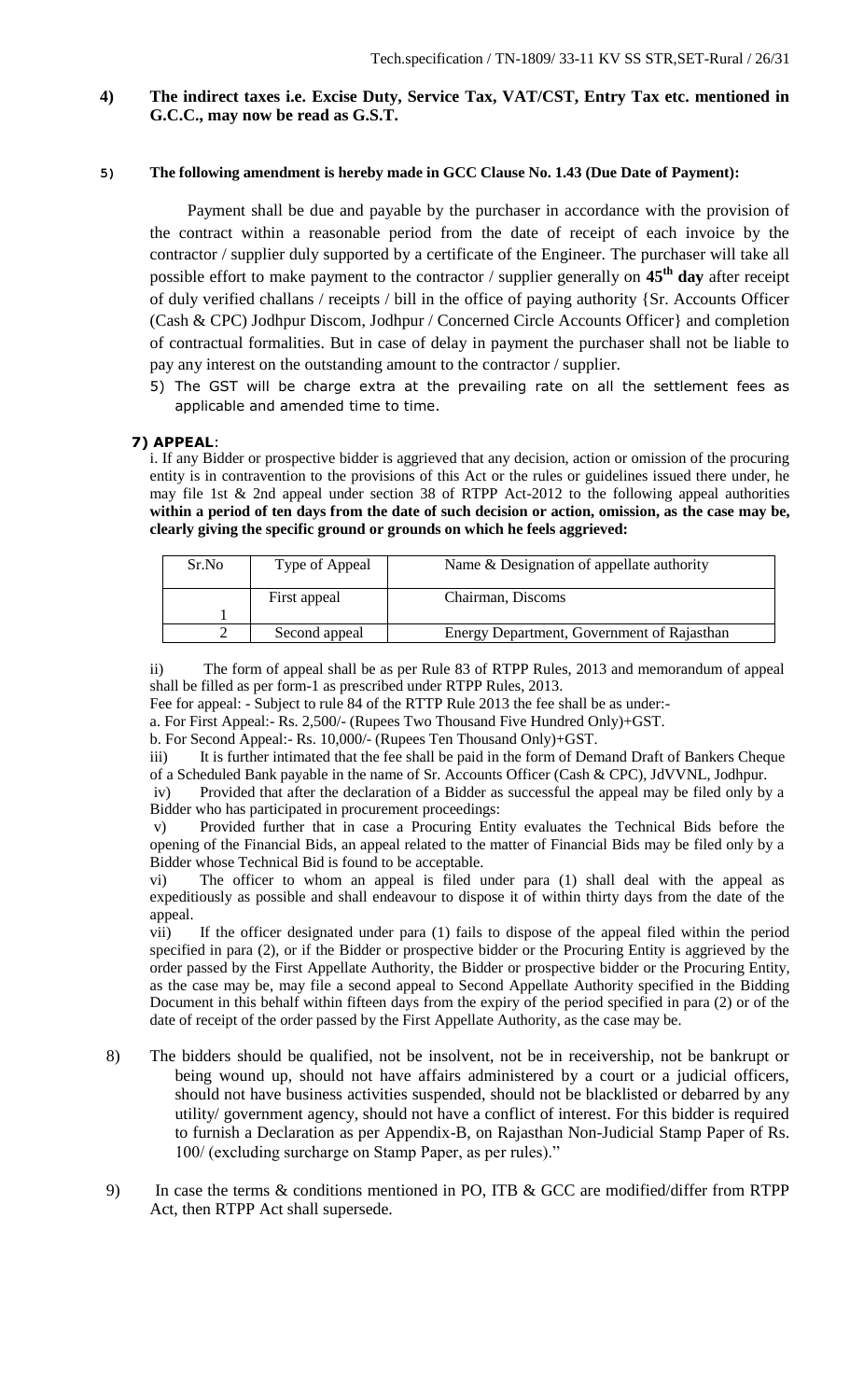## **ADDENDUM IN THE PROVISION OF INSTRUCTION TO BIDDER (ITB) IN THE CLAUSE NO. 1.12.2 FOR QUANTITY ALLOCATION AS PER AWARD CRITERIA OF PURCHASE MANUAL IN ACCORDANCE TO THE CLAUSE NO. 74 OF RTPP RULES:**

#### **1.12.2(A) for quantity allocation**

#### **(i) Trial order under Para No. 22.17 (a) & (b) of purchase manual**

(a) Any bidder located within or outside the state of Rajasthan has participated for the first time in a particular Discom & meeting minimum qualification requirement and has supplied the tendered material/or of higher rating in other utility shall be treated as an old supplier. Rajasthan's firms although supplied in past but not meeting minimum quantity supplied criterion including altogether new units which have not supplied any quantity but having adequate & required manufacturing and testing facility and technical know-how of the tendered material shall be considered as new firms and would be eligible for trial order only. In case of supply made to the licensed power utility out side India, the C.A. certificate furnished by firm shall be considered.

**Note: -** The material supplied and accepted for same/higher rating for turnkey project(s) to a licensed power utility/Govt. shall be considered for the purpose of evaluating criteria. The certificate given by C.A. shall indicate above quantity separately.

- (b) (i) The trial order for a particular item shall not generally exceed 10 % of the total quantity considered for placement of order. This ceiling may, however, be relaxed by the corporate level purchase committee up to the extent of 30 %, to take the advantage of lower price where situation of differential prices offering is arising.
- (ii) The capacity & capability assessment of a bidder located outside state of Rajasthan who otherwise qualifies but is participating for the first time shall not be carried out. Similarly, For the tendered item(s) where the valid BIS license is an essential qualification requirement and the bidder possesses the valid BIS but new to the utility. The capacity/capability assessment of such a bidder shall also not be carried out.

#### **(iii)Award criteria under Para No. 10.2 (iii) of purchase manual**

(a) In case of distribution transformers of rating 40 KVA and below, LT cables & conductors and fabricated steel items, order quantity may be distributed in the following manner: -

 **20% to L1 15% to L2 10% to L3 05% to L4**

50% to be distributed equally among other firms subject to the condition that not more than 5% of the quantity to be purchased will be allotted to any one of such firms. The balance, if any will be distributed in the same proportion as indicated above among the first four firms.

(b) In case of other items except poles, order quantity may be distributed in the following manner:

**40% to L1 20% to L2 10% to L3 06% to L4**

The balance quantity may be equally distributed among other firms subject to the condition that not more than 4% of the quantity to be purchased will be allotted to any such firm. The balance, if any, will be distributed in the same proportion as indicted above the first four firms.

(c) In case of poles, the order may be awarded on the basis of landed cost (material and transportation taken together). The allocation of quantity location/destination wise may be made among the eligible firms in equal proportion as far as possible.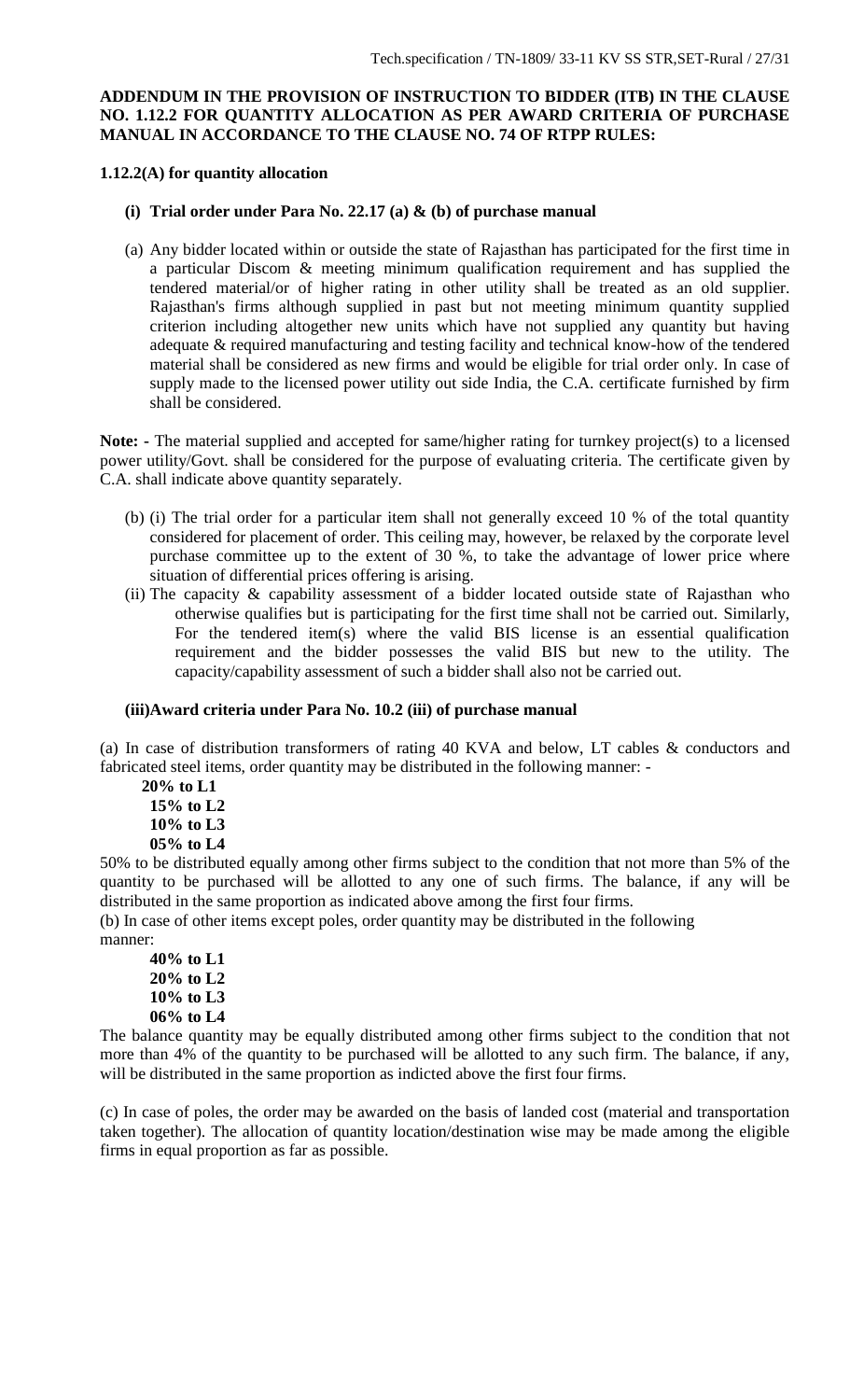#### **APPENDIX-A**

| Bank Guarantee No.                 |  |
|------------------------------------|--|
| Security Amount : _______          |  |
| Issued on dated : ____             |  |
| Valid upto : $\_\_\_\_\_\_\_\_\$ . |  |
| Claim upto / Grace period:         |  |

#### **PERFORMA OF BANK GUARANTEE FOR BID SECURITY**

(Bank Guarantee in lieu of bid Security on non-judicial Stamp Paper of Rajasthan State of 0.25% of the B.G. value or Rs.25,000/-, whichever is less)

To,

The Superintending Engineer (MM&C), Jodhpur Vidyut Vitaran Nigam Limited, Jodhpur.

- 1. Whereas \_\_\_\_\_\_\_\_\_\_\_\_\_\_\_\_\_\_ (name of the Bidder) (hereinafter called "the Bidder") has submitted its bid dated \_\_\_\_\_\_ (date of submission of bid) for \_\_\_\_\_\_\_\_\_ (name of contract/ name of the material with Bid no. / TN No. ) (hereinafter called 'the Bid'').
- 2. KNOW ALL PEOPLE by these presents that WE \_\_\_\_\_\_\_\_\_\_\_\_ (name and address of branch of Bank ) of \_\_\_\_\_\_\_\_\_ (name of country), having our registered office at \_\_\_\_\_\_\_\_\_\_\_\_\_\_\_\_\_\_\_\_\_\_ (addresses of bank) (hereinafter called 'the Bank"), are bound unto  $\frac{1}{\text{sum of Rs. *}}$  (name of Purchaser) (hereinafter called "the Purchaser") in the sum of Rs.  $\frac{1}{\text{sum of the area}}$  for which payment well and truly to be made to the said  $\Box$  for which payment well and truly to be made to the said Purchaser, the Bank binds itself, its successors, and assigns by these presents sealed with the Common Seal of the said Bank this day of 20
- 3. THE CONDITIONS of this obligation are :
	- i. If the bidder withdraws its Bid during the period of bid validity specified by the Bidder in the Bid Form; or
	- ii. If the bidder refuses to accept the correction of error in his Bid; or
	- iii. If the bidder, having been notified of the acceptance of its Bid by the purchaser during the period of bid validity:
	- a. Fails or refuses to execute the Contract Agreement within the time specified in purchase / work order, if required, or
	- b. Fails or refuses to furnish the performance security within the time specified in purchase / work order in accordance with the GCC, or
	- c. Fails to commence supply of goods or services or execute work as per purchase / work order within time specified.
	- iv. If the bidder breaches any provision of the Code of integrity specified in the RTPP Act and Chapter VI of the RTPP Rules.
- 4. We undertake unconditionally and irrevocably to guarantee as primary obligator and not as surety merely to pay to the purchaser a sum of Rs. \_\_\_\_\_\_\_\_\_\_\_ (in words Rs. \_\_\_\_\_\_\_\_\_\_\_\_\_\_\_\_\_\_\_\_\_\_\_\_\_\_\_\_\_\_\_\_\_\_\_\_\_\_) upon receipt of its first written demand, without the purchaser having to substantiate its demand, provided that in its demand the Purchaser will note that the amount claimed by it is due to it owing to the occurrence of one or all of the above three conditions specifying the occurred condition or conditions.
- 5. The decision of the Superintending Engineer (MM&C), Jodhpur Vidyut Vitaran Nigam Limited, Jodhpur shall be final whether breach has been committed on the right to demand the amount of guarantee from us which has accrued to the purchaser.
- 6. This guarantee shall not cease or determine, if the purchaser grants time or indulgence or vary the terms of the contract with the Contractor or without our consent or knowledge.
- 7. The guarantee herein contained shall not be affected by any change in the constitution of the Contractor.
- 8. We \_\_\_\_\_\_\_\_\_\_(Bank Name) further undertake not to revoke this guarantee during its currency except with the previous consent of the Superintending Engineer (MM&C), Jodhpur Vidyut Vitaran Nigam Limited, Jodhpur.
- 9. All disputes arising under the said guarantee between the Bank and the Nigam or between the Contractor and the Nigam pertaining to the guarantee, shall be subject to the jurisdiction of the Courts in Jodhpur, Rajasthan alone.
- 10. This guarantee will remain in force up to and including one hundred eighty (180) days after the date of the opening of bids, i.e. upto \_\_\_\_\_\_\_\_\_\_\_, with a further grace period of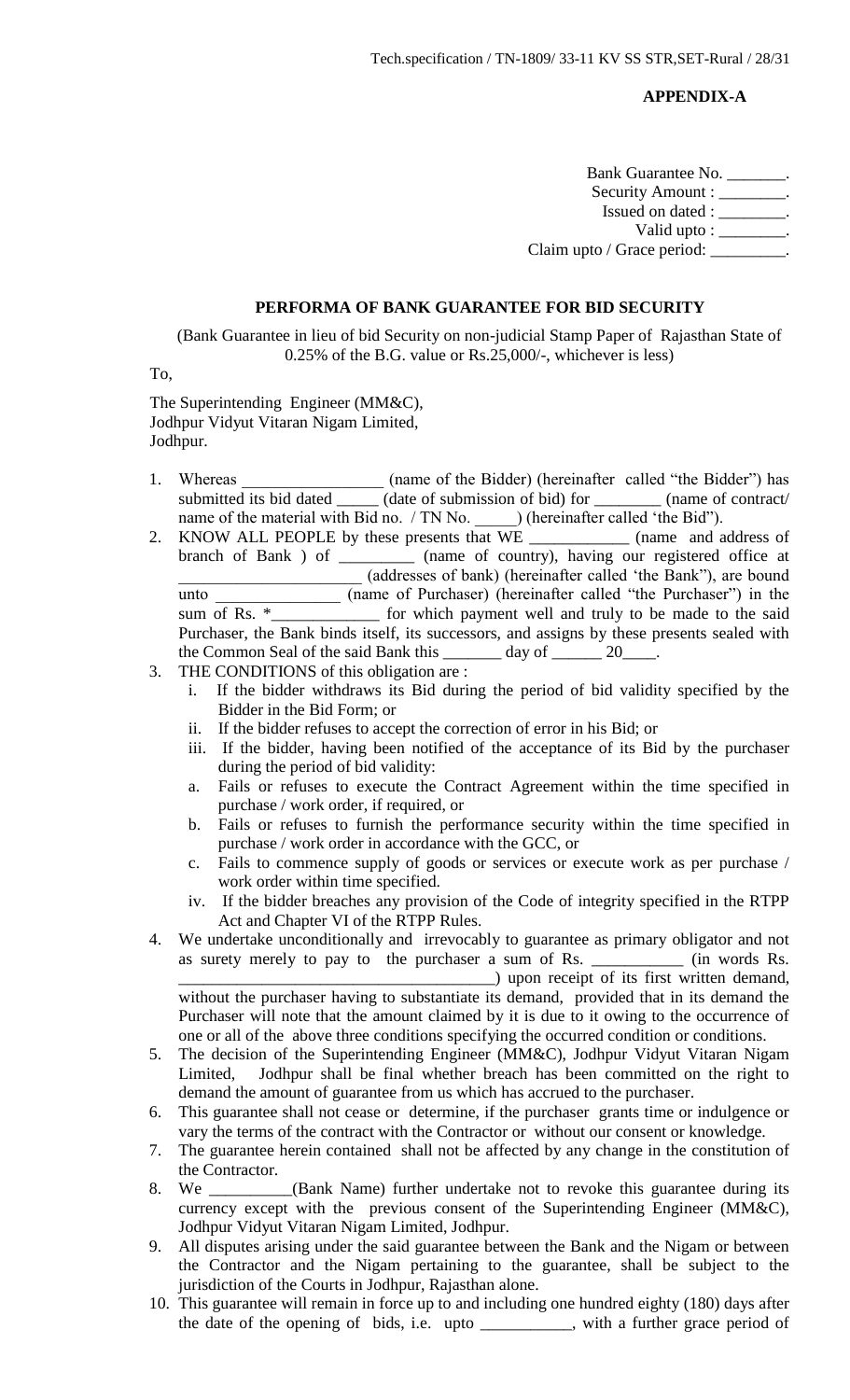Ninety (90) days and any demand in respect thereof should reach the Bank not later than the above date.

> Yours faithfully, Bankers (EXECUTANT) Signed by the above named Bank in presence of : (signature with full Name and Address)

Witness :

.

1. \_\_\_\_\_\_\_\_\_\_\_\_\_\_.  $2.$ 

Attested by Notary Public, First Class Magistrate or directly confirmed by the executing Bank.

\* The Bidder should insert the amount of the guarantee in words and figures denominated in the currency of bid.

**Note** : In case the bid is submitted by a Joint Venture, the Bid Bank guarantee shall be in the name of Lead partner or in the name of joint venture partners submitting the Bid covering all the partners of the joint venture.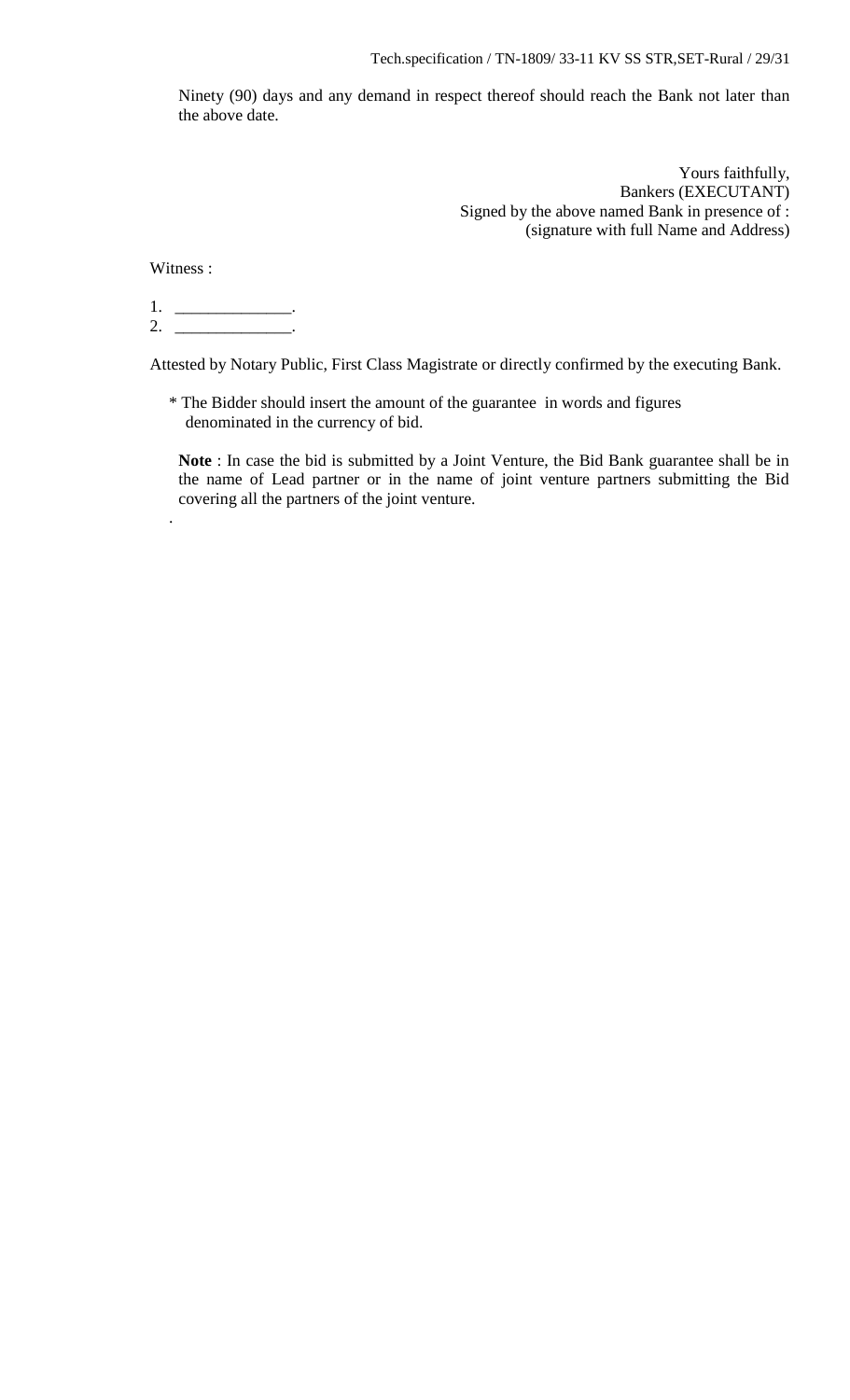#### **Annexure 'A'**

#### **SELF ATTESTED UNDERTAKING TO BE GIVEN ON FIRM'S LETTER HEAD**

#### **We, the undersigned declare that:**

- **1. Our firm, its affiliates of subsidiaries including any subcontractor or suppliers for any part of the contract have not debarred by the state government or the procuring entity or a regulatory authority under any applicable law.**
- **2. We declare that we have complied with and shall continue to comply with the provision of the code of integrity including conflict of interest as specified for bidders in the RTPP Act 2012, RTPP Rules 2013 and the bidding document during the procurement process and execution of contract till completion of all our obligation under contract.**
- **3.** I/We possess the necessary professional, technical, financial and managerial resources and competence required by the bidding document issued by the procuring entity.
- **4.** I/We have fulfilled my/ our obligation to pay such of the taxes payable to the Union and the State Government or any local authority as specified in the bidding document.
- **5.** I/We are not insolvent, in receivership, bankrupt or being wound up, not have my/ our affairs administered by a court or a judicial officer, not have my/ our business activities suspended and not the subject of legal proceeding for any of the foregoing reasons.
- **6.** I/We do not have, and our directors and officers not have, been convicted of any criminal offence related to my/ our professional conduct or the making of false statements or misrepresentations as to my/ our qualifications to enter into a procurement contract within a period of three years preceding the commencement of this procurement process, or not have been otherwise disqualified pursuant to debarment proceedings.
- **7.** I/We do not have a conflict of interest as specified in the Act, Rules and the bidding document, which materially affects fair competition.

 **Firm's Name Seal & Signature**